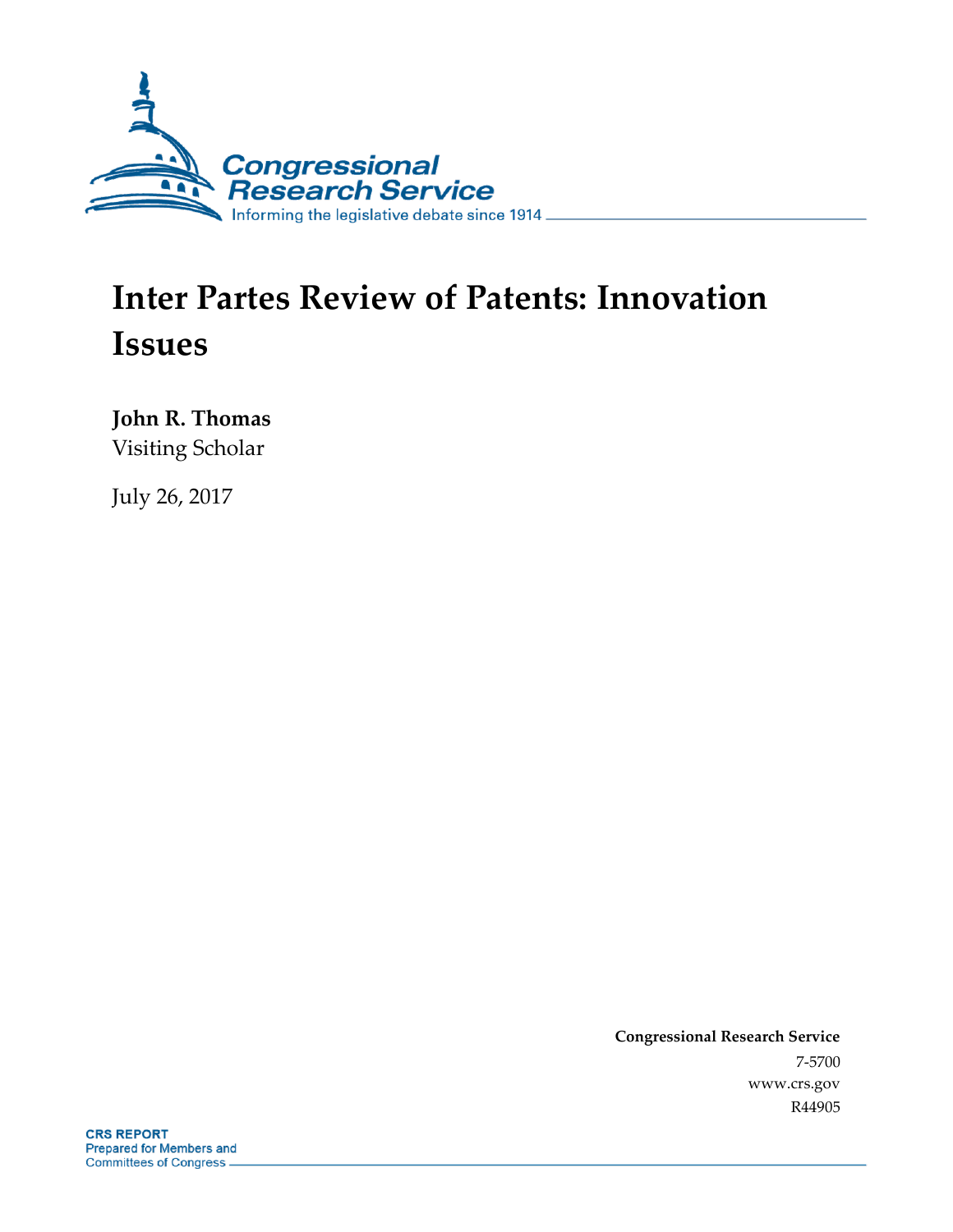## **Summary**

The Leahy-Smith America Invents Act (AIA) of 2011 introduced inter partes review proceedings (IPRs) into the patent system. IPRs allow the U.S. Patent and Trademark Office (USPTO) to revisit—and possibly cancel—a patent the agency had previously allowed. Under these proceedings, any individual may petition the USPTO to assert that a granted patent is invalid in view of earlier patents or printed publications. A petitioner must demonstrate that there is a "reasonable likelihood" that he would prevail for the IPR to begin. Should the USPTO's Patent Trial and Appeal Board (PTAB) grant the petition, it will preside over a trial-like proceeding before a panel with at least three members. These procedures include the use of witnesses, the opportunity for limited discovery, and an oral hearing prior to a decision on the merits. IPRs must ordinarily be completed within one year and may result in patent claims being upheld, invalidated, or confirmed as amended.

IPR proceedings are arguably the most impactful of the numerous reforms made by the AIA. To many, their unexpected popularity suggests that Congress met its objectives in providing an expedient and cost-effective means for challenging patents that the USPTO erroneously issued. These proceedings potentially harness the technical expertise of the USPTO, improve patent quality, are less costly than litigation in the district courts, and can confirm the validity of patents that meet the statutory standards.

Others are critical of these proceedings. Many members of the patent community view IPRs as being biased against patent owners and believe that they have significantly eroded the confidence of innovative industry in the U.S. patent system. They observe that most patents involved in IPRs are also subject to litigation in the federal courts, a development that increases the expense and complexity of patent enforcement. They also believe that the prompt pace of these proceedings, as well as the possibility of multiple IPR petitions being filed against a single patent, may challenge patent owners.

Stakeholders have considered numerous possible reforms to the structure of IPR proceedings. In the 115<sup>th</sup> Congress, the STRONGER Patents Act of 2017 (S. 1390) would require the PTAB to give claim terms their ordinary meaning, in contrast to the "broadest reasonable interpretation" in keeping with USPTO rules. S. 1390 would also require that patent challengers prove invalidity by "clear and convincing" evidence, in contrast to the "preponderance of the evidence" standard that currently applies. And the bill would limit use of IPR proceedings to individuals and enterprises with a demonstrated adverse relationship to the challenged patent. S. 1390 was read twice and referred to the Committee on the Judiciary on June 21, 2017.

Other aspects of IPR law and practice remain topics of debate. Some stakeholders assert that even though the AIA provides patent proprietors with the opportunity to amend their claims during an IPR, the PTAB rarely allows them to do so. Others observe that the PTAB often initiates IPRs on a smaller number of claims than are challenged. They believe that such a "partial initiation" can create confusion about claims that were not considered by the PTAB. Some commentators express concern that the increased number of appeals from the USPTO to the Federal Circuit may be frustrating the congressional goal of providing the court with a well-rounded caseload. Critics of the PTAB also believe that IPRs violate the constitutional separation of powers principle and the Seventh Amendment right to a jury trial.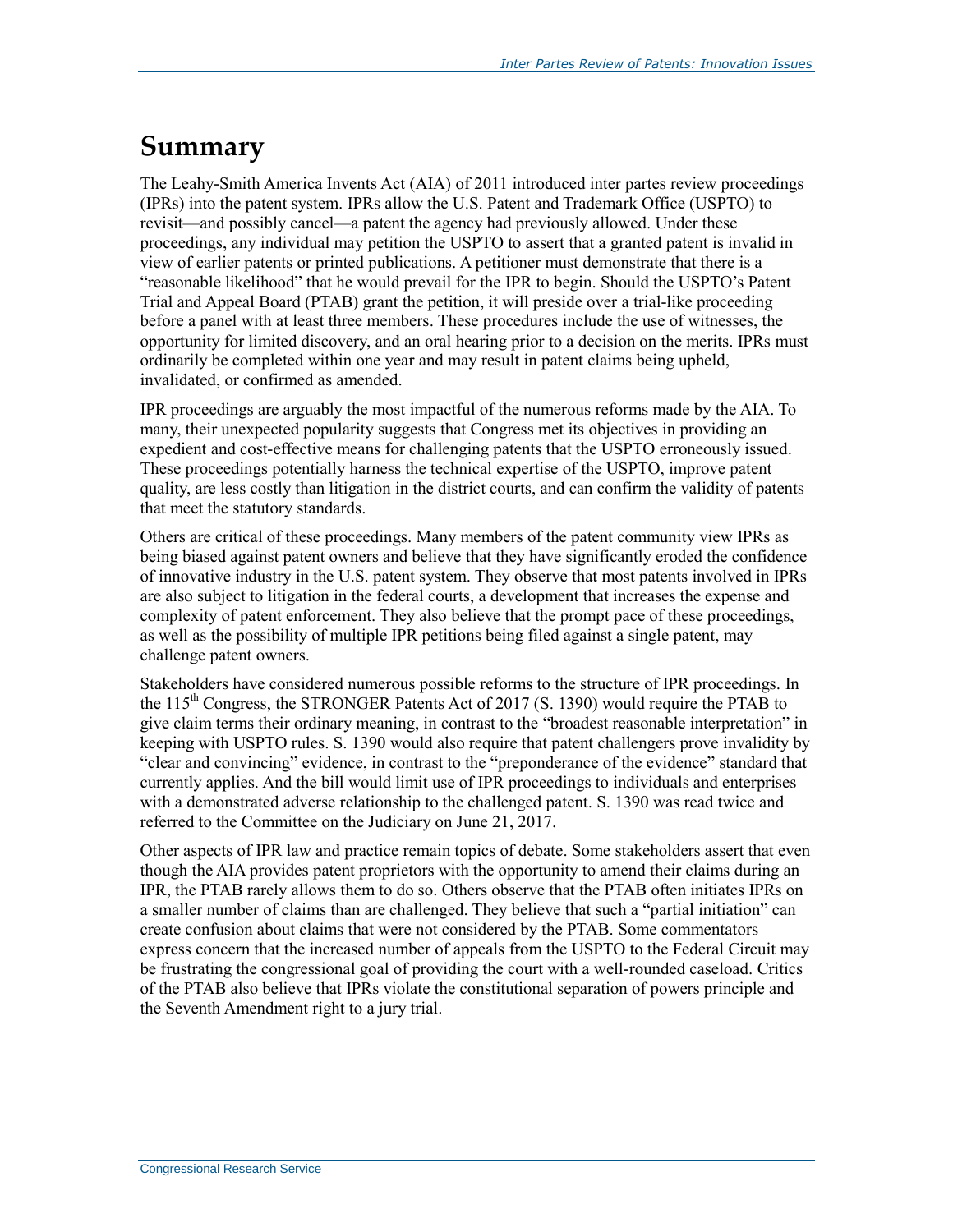# **Contents**

#### Contacts

|--|--|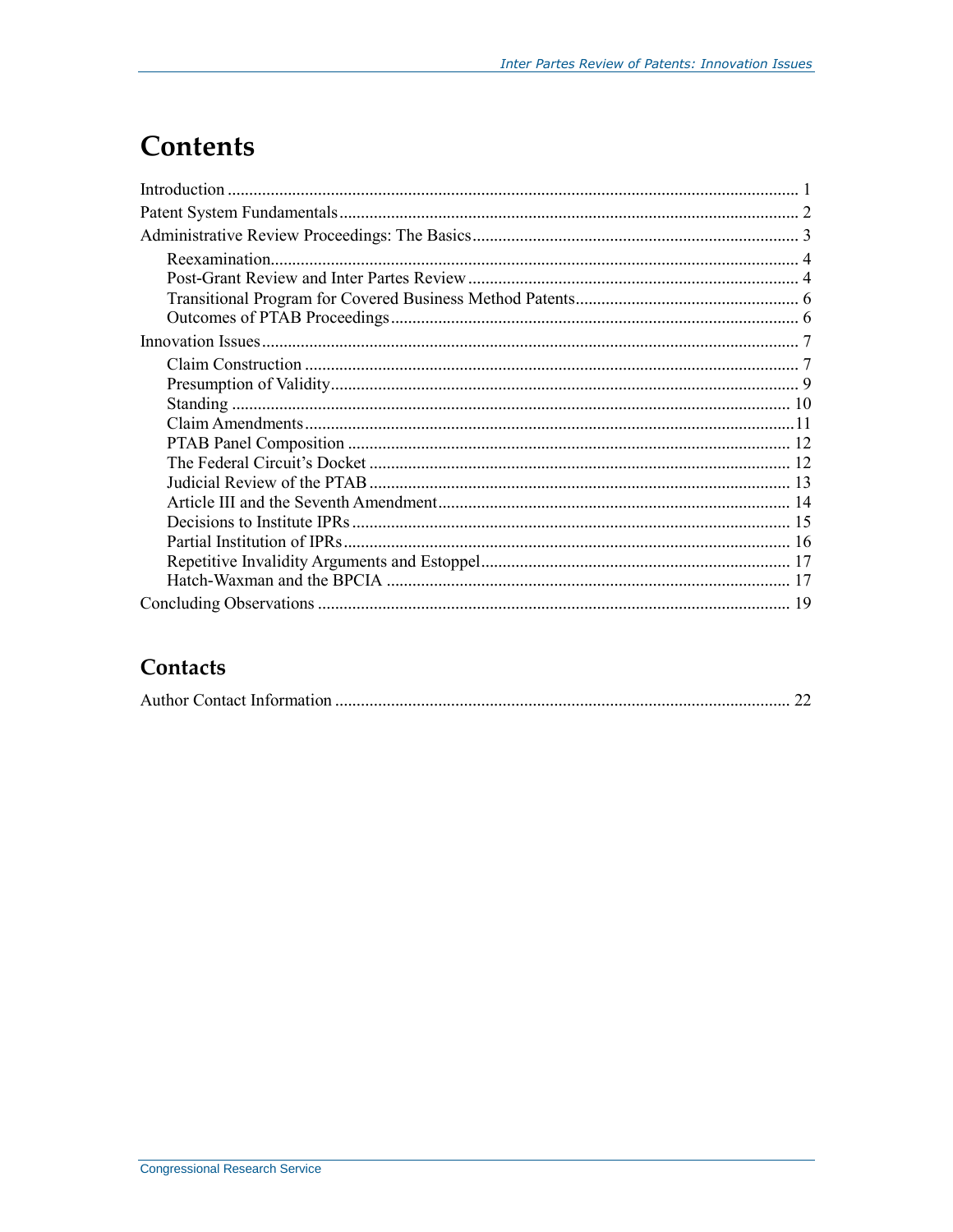# **Introduction**

Seeking to provide a fair and effective mechanism for members of the public to challenge suspect patents, Congress has expressed interest in administrative review proceedings at the U.S. Patent and Trademark Office (USPTO) for more than four decades.<sup>1</sup> Most recently, the Leahy-Smith America Invents Act  $(AIA)^2$  introduced three new avenues for patent challenges: a "transitional" program for covered business methods,"<sup>3</sup> post-grant review,<sup>4</sup> and inter partes review.<sup>5</sup> Each of these proceedings allows the USPTO to revisit—and possibly cancel—a patent the agency had previously allowed. The third of these proceedings, commonly known as IPRs, has proven both the most widely used and the most controversial.<sup>6</sup>

In brief, IPR proceedings allow individuals to petition USPTO to assert that a granted patent is invalid in view of earlier patents or printed publications.<sup>7</sup> A petitioner must demonstrate that there is a "reasonable likelihood" that he would prevail for the IPR to begin.<sup>8</sup> Should the USPTO's Patent Trial and Appeal Board (PTAB) grant the petition, it will preside over the IPR and ordinarily reach a final determination,  $\frac{9}{9}$  which may be appealed to the U.S. Court of Appeals for the Federal Circuit (Federal Circuit).<sup>10</sup> If the contested patent survives the IPR, the petitioner may not challenge it in later civil actions or other administrative proceedings based upon issues that were "raised or reasonably could have been raised" during the IPR.<sup>11</sup>

The unexpected popularity of IPR proceedings may suggest that Congress met its objectives in providing an expedient and cost-effective means for challenging patents that the USPTO may have issued erroneously.<sup>12</sup> These proceedings potentially harness the technical expertise of the USPTO, improve patent quality, are less costly than litigation, and can confirm the validity of patents that meet the statutory standards.<sup>13</sup> IPRs have been described as the "new normal,"<sup>14</sup> with

4 35 U.S.C. §§321-329.

 $\overline{a}$ 

 $^{11}$  35 U.S.C. 8315.

<sup>&</sup>lt;sup>1</sup> See N. Thane Bauz, "Reanimating U.S. Patent Reexamination: Recommendations for Change Based Upon a Comparative Study of German Law," *Creighton Law Review*, vol. 27 (1993), p. 945.

<sup>&</sup>lt;sup>2</sup> P.L. 112-29, 125 Stat. 284 (2011).

<sup>&</sup>lt;sup>3</sup> Ibid. at §18. This provision was not codified in Title 35 of the U.S. Code.

<sup>5</sup> 35 U.S.C. §§311-319.

<sup>6</sup> See, e.g., Nicholas J. Doyle, "Confirmation Bias and the Due Process of Inter Partes Review," *IDEA: The Journal of the Franklin Pierce Center for Intellectual Property*, vol. 57 (2016), p. 29. USPTO predictions about the number of IPR filings were reportedly exceed by 22.5% in 2013, 191% in 2014, and 70.6% in 2015. See Douglas B. Wenzel, "Stays Pending Inter Partes Review: Not in the Eastern District of Texas," *Journal of the Patent and Trademark Office Society*, vol. 98 (2016), pp. 120, 126. A record number of IPR and related petitions—totaling 566—were filed at the USPTO in the first three months of 2017. Michael Loney, "PTAB Q1 Rankings: 190 Petitions in March Round Out Record Quarter," *Managing Intellectual Property*, April 11, 2017, http://www.managingip.com/TopicListArticle/ 3709008/Trade-marks-topics/PTAB-Q1-rankings-190-petitions-in-March-round-out-record-quarter.html?TopicListId= 510.

 $7$  35 U.S.C. §311.

<sup>8</sup> 35 U.S.C. §314(a).

 $9^9$  35 U.S.C. §§316(c), 318.

<sup>10</sup> 35 U.S.C. §319.

<sup>&</sup>lt;sup>12</sup> See Kammie Cuneo, "A Move Towards Globalization Provides a New Tool to Defend Against Infringement: The Rise of the IPR," *Advocate (Idaho)*, vol. 59 (May 2016), p. 25 (noting that the "patent bar has filed a surprisingly large number of requests" for IPRs).

<sup>&</sup>lt;sup>13</sup> See W. Michael Schuster, "Invalidity Assertion Entities and Inter Partes Review: Rent Seeking as a Tool to Discourage Patent Trolls," *Wake Forest Law Review*, vol. 51 (Winter 2016), p. 1163 (noting certain of these potential (continued...)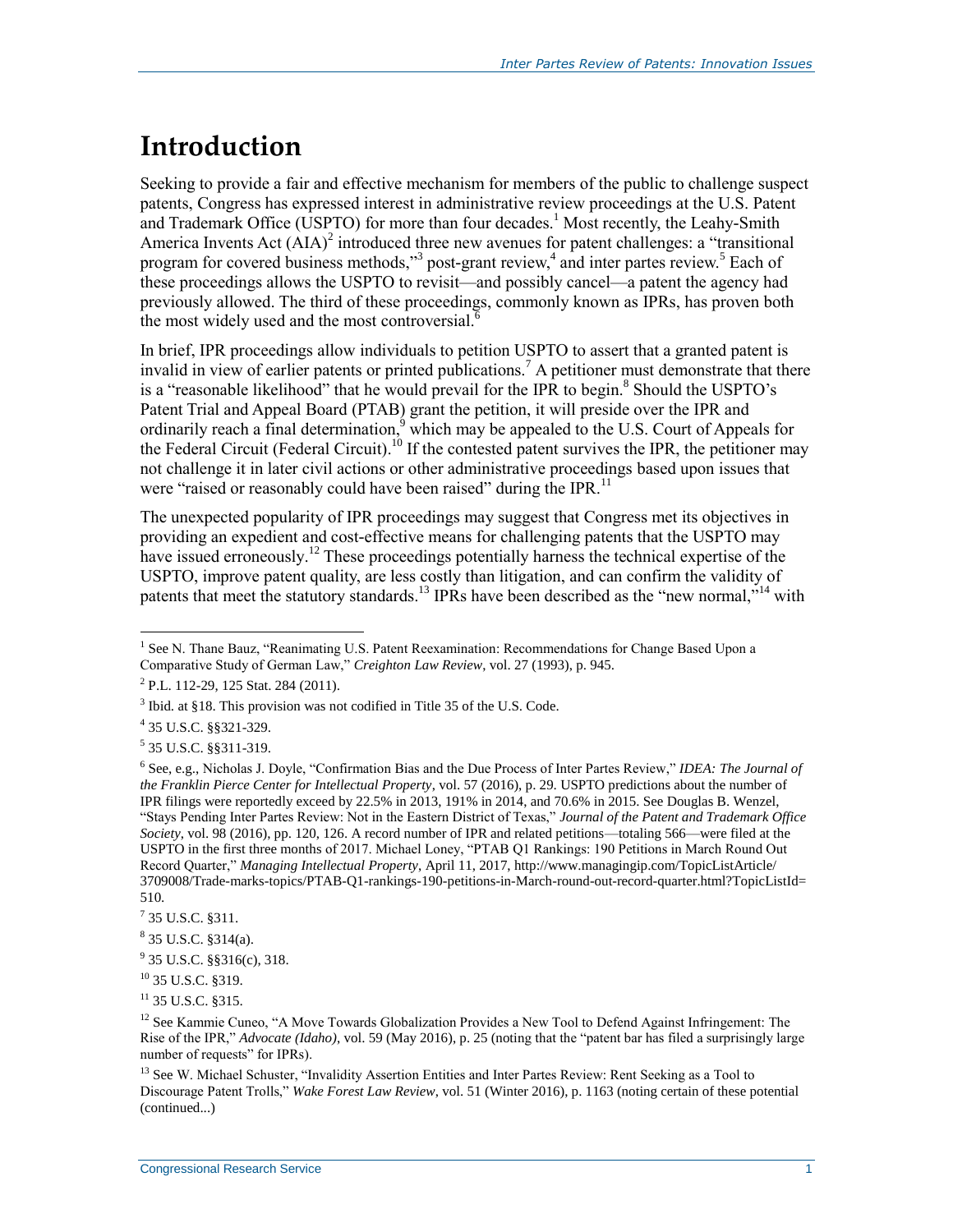some believing that the principal "patent battleground" is shifting away from the federal courts into the PTAB.<sup>15</sup> Further, the high affirmance rate of IPR appeals at the Federal Circuit suggests to many that the PTAB is performing well.<sup>16</sup>

Other concerned observers have been far less sanguine about IPRs. Members of the patent community view IPRs as being "patent owner-unfriendly"<sup>17</sup> and having led to "swift and numerous losses of patent rights."<sup>18</sup> Former Federal Circuit Chief Judge Randall Rader went further, reportedly referring to the PTAB as a patent-killing "death squad."<sup>19</sup> Some believe that IPRs have significantly eroded the confidence of innovative industry in the U.S. patent system.<sup>20</sup> In 2017, the U.S. Chamber of Commerce concluded that the strength of the U.S. patent system had dropped from  $1<sup>st</sup>$  in the world to  $10<sup>th</sup>$  place, a shift that was attributed in part to the advent of IPR proceedings. $^{21}$ 

This report surveys the patent landscape with respect to IPRs. It begins by providing a basic overview of the patent system and the different sorts of patent challenge proceedings available at the USPTO, including IPRs. The report then considers recent legislative proposals to modify the law pertaining to IPRs. It then considers additional issues pertaining to IPRs identified by stakeholders. The report closes with concluding remarks.

### **Patent System Fundamentals**

Individuals and firms must prepare and submit applications to the USPTO if they seek to obtain patent protection.<sup>22</sup> USPTO officials, known as examiners, then assess whether the application merits the award of a patent. Under the Patent Act of 1952, a patent application must include a specification that so completely describes the invention that skilled artisans are able to practice it without undue experimentation.<sup>23</sup> The Patent Act also requires that applicants draft at least one

<sup>(...</sup>continued)

benefits of IPRs).

<sup>&</sup>lt;sup>14</sup> Andrei Iancu, Ben Haber, and Elizabeth Iglesias, "Inter Partes Review Is the New Normal: What Has Been Lost? What Has Been Gained?," *AIPLA Quarterly Journal*, vol. 40 (Fall 2012), p. 539.

<sup>&</sup>lt;sup>15</sup> Yasser El-Gamal, Ehab M. Samuel, and Peter D. Siddoway, "The New Battleground: One Year of Inter Partes Review Under the America Invents Act," *AIPLA Quarterly Journal*, vol. 42 (Winter 2014), pp. 39, 67.

<sup>16</sup> See, e.g., Matt Levy, *Death to All Patents? Really? Why Inter Partes Review Shouldn't Be Controversial*, November 6, 2015, http://www.ipwatchdog.com/2015/11/06/death-to-all-patents-inter-partes-review/id=62935/.

<sup>&</sup>lt;sup>17</sup> Amanda Murphy, Stacy Lewis, and Deborah Herzfeld, et al., "Adjusting for the New Normal: Thoughts on Enhancing the Possibility for Success for the Patent Owner in an AIA Post-Grant Proceeding," *Buffalo Intellectual Property Law Journal*, vol. 11 (2015), pp. 258, 259.

<sup>&</sup>lt;sup>18</sup> Ibid. at 259 (noting the "unexpected boom in post-grant proceedings following the AIA").

<sup>19</sup> Tony Dutra, "Rader Regrets CLS Bank Impasse, Comments on the Latest Patent Reform Bill," *Bloomberg Law News*, October 29, 2013, https://www.bna.com/rader-regrets-cls-n17179879684/.

<sup>&</sup>lt;sup>20</sup> Gene Quinn, *The Top 3 Reasons the U.S. Patent System in Decline*, April 26, 2017, http://www.ipwatchdog.com/ 2017/04/26/top-3-reasons-u-s-patent-system-decline/id=82571/ (deeming IPRs as making "infringing patents a more economical choice, while making it more costly for innovators to obtain and keep the protection they need to make innovating a worthwhile endeavor").

<sup>21</sup> U.S. Chamber of Commerce, *The Roots of Innovation*, U.S. Chamber International IP Index, February 2017, http://www.theglobalipcenter.com/wp-content/uploads/2017/02/GIPC\_IP\_Index\_2017\_Report.pdf.

<sup>22</sup> 35 U.S.C. §111.

 $^{23}$  35 U.S.C.  $$112(a)$ .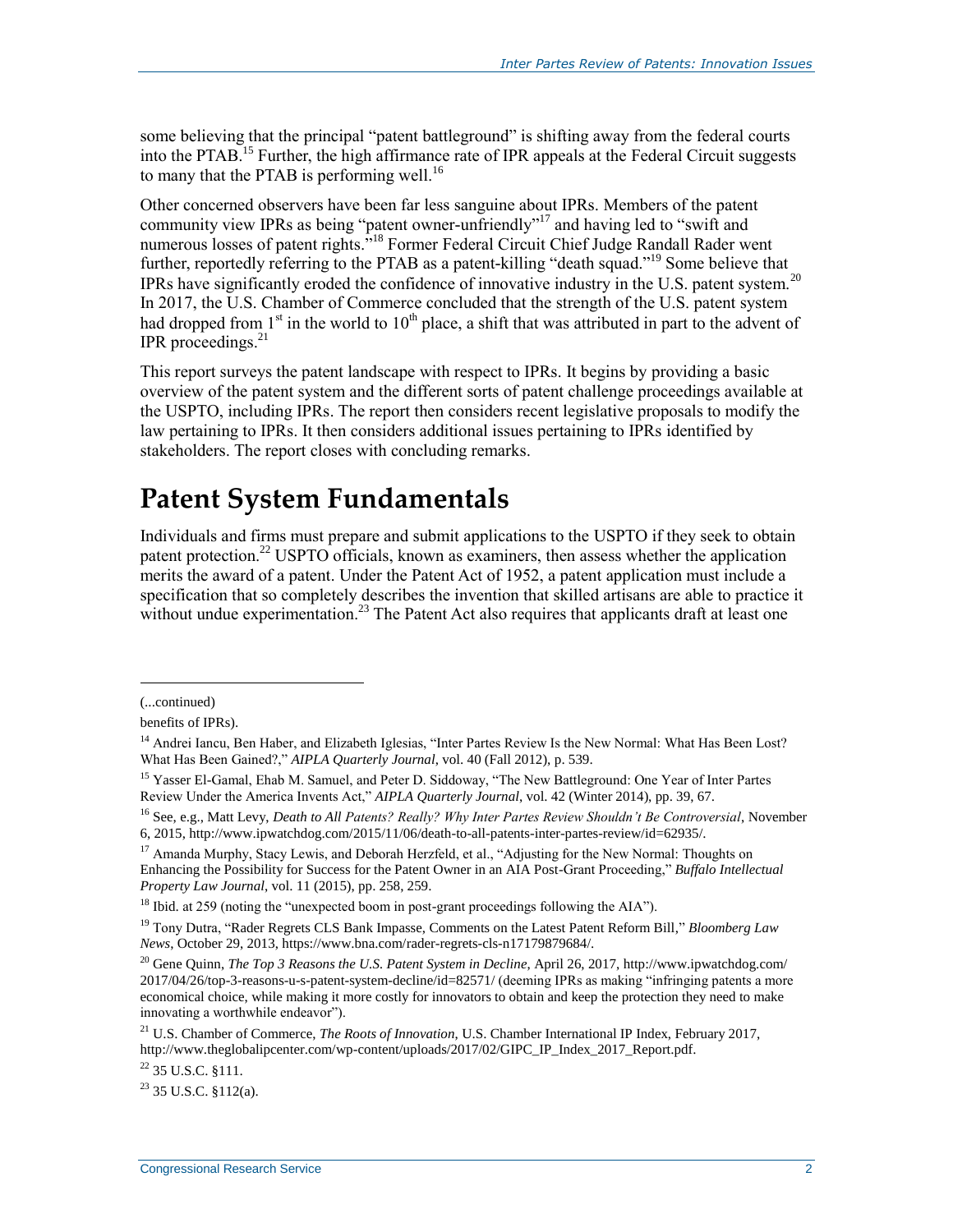claim that particularly points out and distinctly claims the subject matter that they regard as their invention.<sup>24</sup> The patent acquisition process is commonly known as "prosecution.<sup>5,25</sup>

While reviewing a submitted application, the examiner will determine whether the claimed invention fulfills certain substantive standards set by the patent statute. Two of the most important patentability criteria are novelty and nonobviousness. To be judged novel, the claimed invention must not be fully anticipated by a prior patent, publication, or other knowledge within the public domain.<sup>26</sup> The sum of these earlier materials is termed the "prior art." To meet the standard of nonobviousness, an invention must not have been readily within the ordinary skills of a competent artisan based upon the teachings of the prior art.<sup>27</sup>

If the USPTO allows the application to issue as a granted patent, the owner or owners of the patent obtain the right to exclude others from making, using, selling, offering to sell, or importing into the United States the claimed invention.<sup>28</sup> The term of the patent is ordinarily set at 20 years from the date the patent application was filed.<sup>29</sup> Patent title therefore provides inventors with limited periods of exclusivity in which they may practice their inventions, or license others to do so. The grant of a patent permits inventors to receive a return on the expenditure of resources leading to the discovery, often by charging a higher price than would prevail in a competitive market.

A patent proprietor bears responsibility for monitoring its competitors to determine whether they are using the patented invention. Patent owners who seek to compel others to observe their intellectual property rights must usually commence litigation in the federal courts. Although issued patents enjoy a presumption of validity, accused infringers may assert that a patent is invalid or unenforceable on a number of grounds.<sup>30</sup> The Federal Circuit possesses national jurisdiction over most patent appeals.<sup>31</sup> The U.S. Supreme Court retains discretionary authority to review cases decided by the Federal Circuit.<sup>32</sup>

### **Administrative Review Proceedings: The Basics**

Once the USPTO formally issues a patent, the agency's involvement with that legal instrument ordinarily comes to a close.<sup>33</sup> However, the USPTO may be called upon to reconsider its initial decision to approve a patent application through several administrative review proceedings. Most of these proceedings are revocation proceedings—that is to say, they are primarily used by

 $24$  35 U.S.C. §112(b).

<sup>&</sup>lt;sup>25</sup> John R. Thomas, "On Preparatory Texts and Proprietary Technologies: The Place of Prosecution Histories in Patent Claim Interpretation," 47 *UCLA Law Review* (1999), p. 183.

<sup>26</sup> 35 U.S.C. §102.

 $27$  35 U.S.C. §103.

<sup>&</sup>lt;sup>28</sup> 35 U.S.C. §271.

 $29$  35 U.S.C. §154(a)(2).

<sup>30</sup> 35 U.S.C. §282.

 $31$  28 U.S.C. §1295(a)(1).

 $32$  28 U.S.C. §1254(1).

<sup>&</sup>lt;sup>33</sup> The USPTO does accept maintenance fees, which are due 3.5, 7.5, and 11.5 years after the grant of the patent. The patent will expire if the maintenance fees are not paid. See 35 U.S.C. §41(b).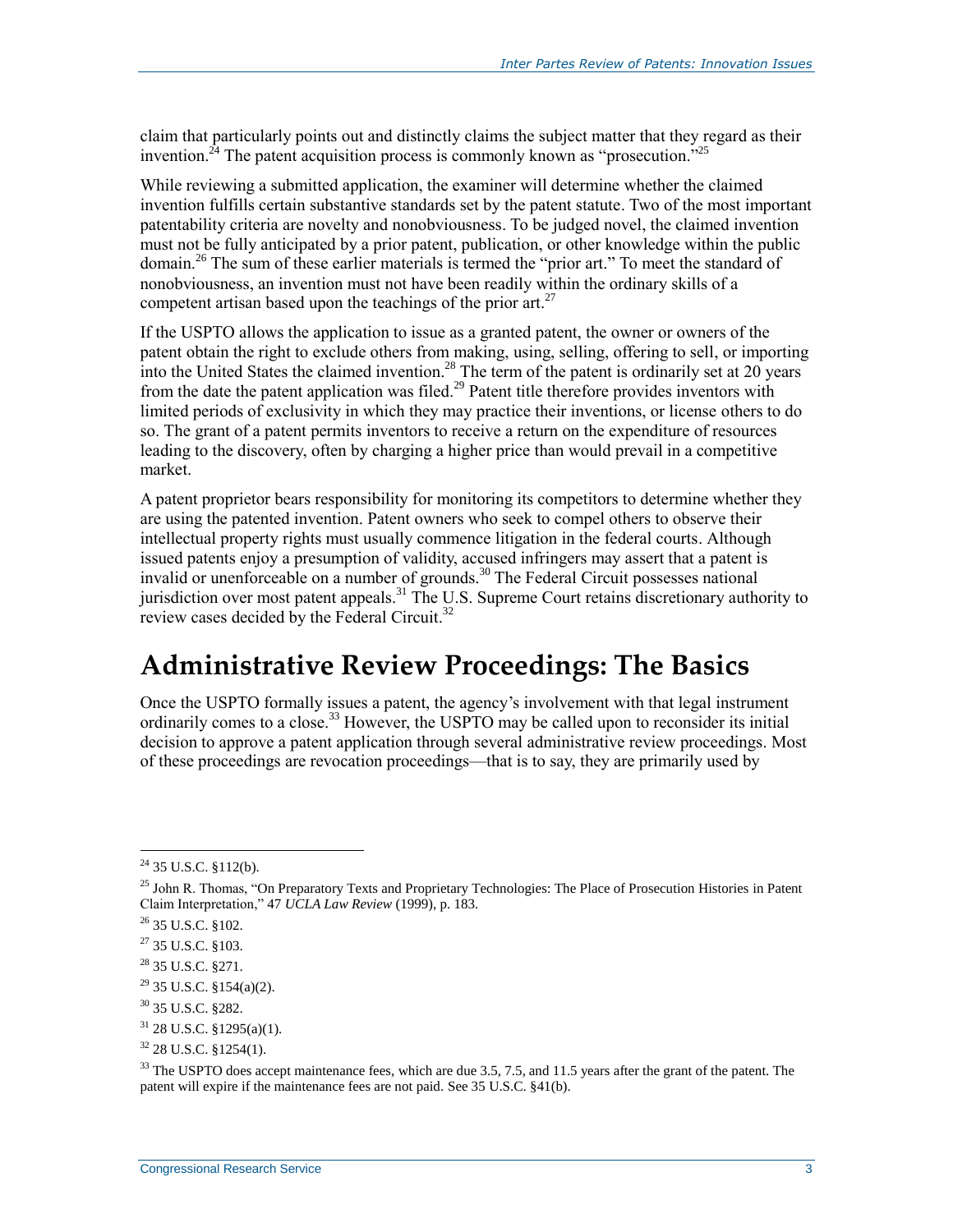individuals who seek to challenge the validity of an issued patent. They include reexamination,<sup>34</sup> inter partes review,  $35$  post-grant review,  $36$  and covered business method review.  $37$ 

#### **Reexamination**

Under the reexamination statute, any individual, including the patentee, a competitor, and even the USPTO Director, may cite a prior art patent or printed publication to the USPTO.<sup>38</sup> If the USPTO determines that this reference raises a "substantial new question of patentability" with respect to the novelty or nonobviousness of an issued patent, then it will essentially reopen prosecution of the issued patent.<sup>39</sup> Reexamination proceedings are conducted in an accelerated fashion on an ex parte basis—that is to say, as a dialogue between applicant and examiner without extended participation by others. Reexamination may result in a certificate confirming the patentability of the original claims, an amended patent with narrower claims, or a declaration of invalidity of the patent's claims.<sup>40</sup>

#### **Post-Grant Review and Inter Partes Review**

The AIA established two new proceedings called post-grant review  $(PGR)^{41}$  and inter partes review (IPR).<sup>42</sup> Petitioners may challenge validity based on any ground of patentability in a PGR, which applies only to patents with filing dates of March 16, 2013, or later. A request for a PGR must be filed within nine months of the date of patent grant.<sup>43</sup> To initiate a PGR, the petitioner must present information that, if not rebutted, would demonstrate that more likely than not at least one of the claims is unpatentable.<sup>44</sup> The USPTO charges \$12,000 to consider a request for a PGR and another \$18,000 if the procedure is initiated, with additional fees if a large number of claims are challenged. $45$  The patent proprietor is afforded the opportunity to file a preliminary response to the petition asserting that no PGR should be instituted.<sup>46</sup>

If the PGR proceeds, the USPTO's Patent Trial and Appeal Board (PTAB) will conduct the proceeding and reach a final determination, $47$  which may be appealed to the federal courts.<sup>48</sup> The patent proprietor may move to amend the patent during the proceedings.<sup> $49$ </sup> A PGR must be completed within one year of its commencement, with an extension of six months possible for

- <sup>37</sup> P.L. 112-29 at §18.
- <sup>38</sup> 35 U.S.C. §302.
- <sup>39</sup> 35 U.S.C. §303.
- <sup>40</sup> 35 U.S.C. §307.
- <sup>41</sup> P.L. 112-29 at §6(d).
- $42$  P.L. 112-29 at  $\delta$ 6(a).
- <sup>43</sup> 35 U.S.C. §321(c).
- <sup>44</sup> 35 U.S.C. §324.
- $45$  37 C.F.R. §42.15(b).
- <sup>46</sup> 35 U.S.C. §323.
- <sup>47</sup> 35 U.S.C. §§326(c), 328.

 $49$  35 U.S.C. §326(d).

 $\overline{a}$ <sup>34</sup> 35 U.S.C. §§302-307.

<sup>35</sup> 35 U.S.C. §§311-319.

<sup>36</sup> 35 U.S.C. §§321-329.

<sup>48</sup> 35 U.S.C. §329.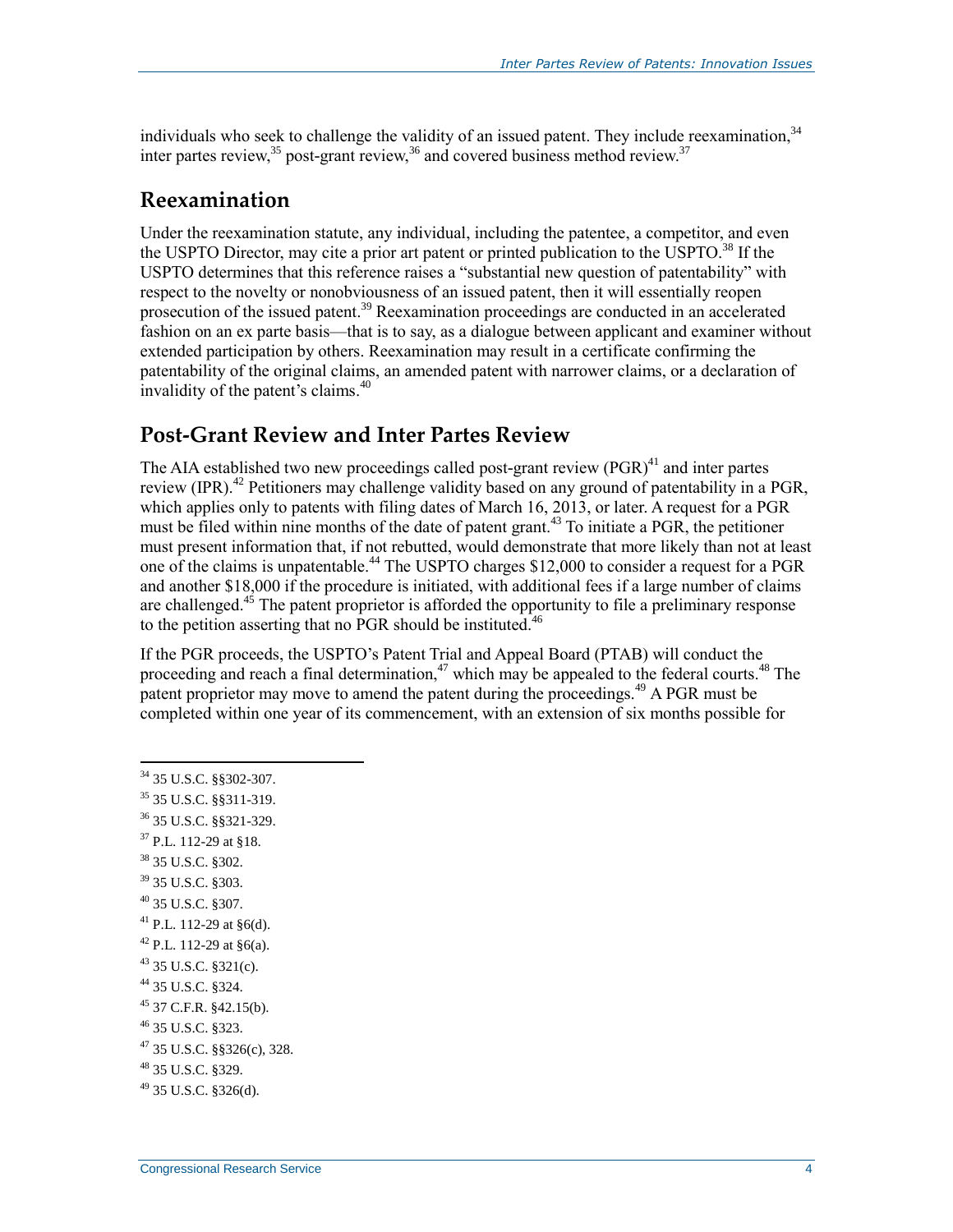good cause shown.<sup>50</sup> As well, the individual who commenced the proceeding, along with entities related to him, are barred in the future from raising issues that were "raised or reasonably could have been raised" during the PGR.<sup>51</sup>

IPRs operate similarly, but apply to all granted patents regardless of their filing date. These proceedings came into effect on September 16, 2012. In broad outline, any person who is not the patent owner may file a petition requesting an IPR at least nine months after a patent issues or reissues, or the conclusion of any post-grant review, whichever occurs later.<sup>52</sup> In contrast to a PGR, the basis for requesting an IPR is restricted to patents or printed publications. As a result, patent challenges under an IPR are limited to the patentability issues of novelty and nonobviousness.<sup>53</sup>

Under the AIA, the petitioner must demonstrate that there is a "reasonable likelihood" that he would prevail with respect to at least one claim in order for the IPR to begin.<sup>54</sup> The USPTO charges \$9,000 to consider a request for an IPR and another \$14,000 if the procedure is initiated, with additional fees if a large number of claims are challenged.<sup>55</sup> Under the time frames established, the effective result is that a patent may be challenged at the USPTO on any basis of any patentability issue within nine months from the date it was issued (via PGR). Thereafter, and throughout its entire term, the patent may be challenged at the USPTO on the grounds of novelty and nonobviousness (via IPR).

Both PGRs and IPRs operate under a trial-like procedure before a panel with at least three members.<sup>56</sup> These procedures include the use of witnesses,<sup>57</sup> the opportunity for limited discovery,<sup>58</sup> and an oral hearing prior to a decision on the merits.<sup>59</sup> In addition, the petitioner and the patent proprietor may terminate these proceedings through settlement.<sup>60</sup>

When establishing PGRs and IPRs, Congress was aware that patents subject to these USPTO proceedings may also be the subject of litigation in federal court. The AIA therefore establishes rules that limit the ability of petitioners to request a PGR and IPR, and also call for stays of litigation in particular circumstances. With respect to PGRs, these proceedings may not be instituted if the petitioner previously commenced litigation challenging the validity of the patent.<sup>61</sup> If the petitioner commences litigation challenging the validity of a patent after he files a PGR petition, that lawsuit is automatically stayed until either the patent owner moves the court to lift the stay, the patent owner asserts that the petitioner infringed the patent, or the petitioner moves the court to dismiss the case.<sup>62</sup> The rules with respect to IPRs are analogous, but in addition an IPR may not be instituted if the petition requesting the proceeding is filed more than

 35 U.S.C. §326(a). 35 U.S.C. §325(e). 35 U.S.C. §311. <sup>53</sup> Ibid. 35 U.S.C. §314(a). 37 C.F.R. §42.15(a). 35 U.S.C. § 6(c). 35 U.S.C. §§316(a)(5), 326(a)(5). <sup>58</sup> Ibid. 35 U.S.C. §§316(a)(10), 326(a)(10). 35 U.S.C. §§317, 327. 35 U.S.C. §325(a)(1). 35 U.S.C.  $$325(a)(2)$ .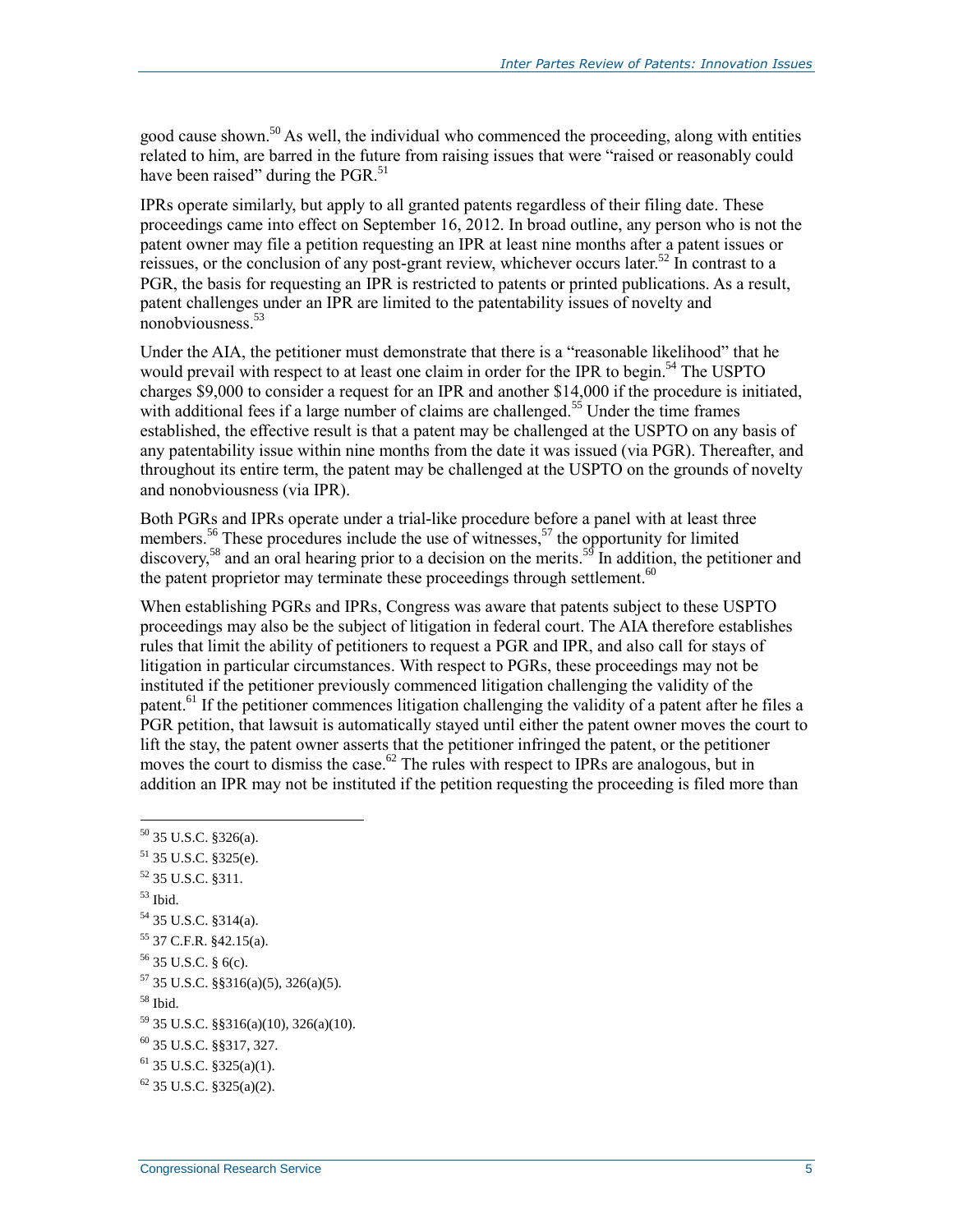one year after the petitioner, real party in interest, or privy of the petitioner is served with a complaint alleging infringement of the patent.<sup>63</sup>

#### **Transitional Program for Covered Business Method Patents**

The AIA also created a post-grant review proceeding for the review of the validity of certain business method (CBM) patents.<sup>64</sup> This "CBM" proceeding is limited to patents that claim "a method or corresponding apparatus for performing data processing operations utilized in the practice, administration, or management of a financial product or service, except that the term shall not include patents for technological inventions."<sup>65</sup> Only individuals who have been either sued for infringement or charged with infringement of a business method patent may petition the USPTO to commence a CBM. The USPTO charges \$12,000 to consider a request for a PGR and another \$18,000 if the procedure is initiated, with additional fees if a large number of claims are challenged.<sup>66</sup>

In general, CBMs operate similarly to PGRs.<sup>67</sup> However, CBMs apply to all business method patents regardless of their date of filing or issuance. The AIA further stipulated that a party may seek a stay of litigation related to a CBM, and that the district court's decision may be subject to an immediate interlocutory appeal to the Federal Circuit.<sup>68</sup> This program is subject to a sunset provision that will repeal the program on September 16, 2020.<sup>69</sup> In addition, the statute provided that its business method patent provisions shall not be construed as amending or interpreting categories of patent-eligible subject matter.<sup>70</sup>

#### **Outcomes of PTAB Proceedings**

The USPTO maintains a website that presents monthly updates on a variety of statistical measures associated with PTAB trials.<sup>71</sup> As of March 1, 2017, the agency reported that a total of 6,139 IPR, 510 CBM, and 51 PGR petitions had been filed in total. The agency also presents running totals as to the number of petitions granted, settlements, claims confirmed or invalidated, the average length of the proceedings, and other data. The interpretation of these statistical measures has been subject to disagreement, however. Critics of these proceedings assert, for example, that:

As of April 2016, 4,891 IPR petitions have been filed since the PTAB's inception; of the 943 that have reached a final decision, 72% resulted in every challenged claim being invalidated; 14% resulted in some claims being invalidated; and only 14% resulted in all of the challenged claims being upheld. This is far higher rate of invalidation than in federal court.... And this disparity is all the more striking because in litigation, unlike IPR

<sup>63</sup> 35 U.S.C. §315(b).

<sup>64</sup> P.L. 112-29 at §18. This provision was not codified in Title 35 of the U.S. Code.

 $65$  Ibid. at  $$18(d)(1)$ .

<sup>66</sup> 37 C.F.R. § 42.15(b).

 $^{67}$  P.L. 112-29 at §18(a).

 $68$  Ibid. at  $$18(b)$ .

 $69$  Ibid. at  $$18(a)(2)$ .

 $70$  Ibid. at  $$18(e)$ .

<sup>71</sup> USPTO, *AIA Trial Statistics*, https://www.uspto.gov/patents-application-process/appealing-patent-decisions/ statistics/aia-trial-statistics.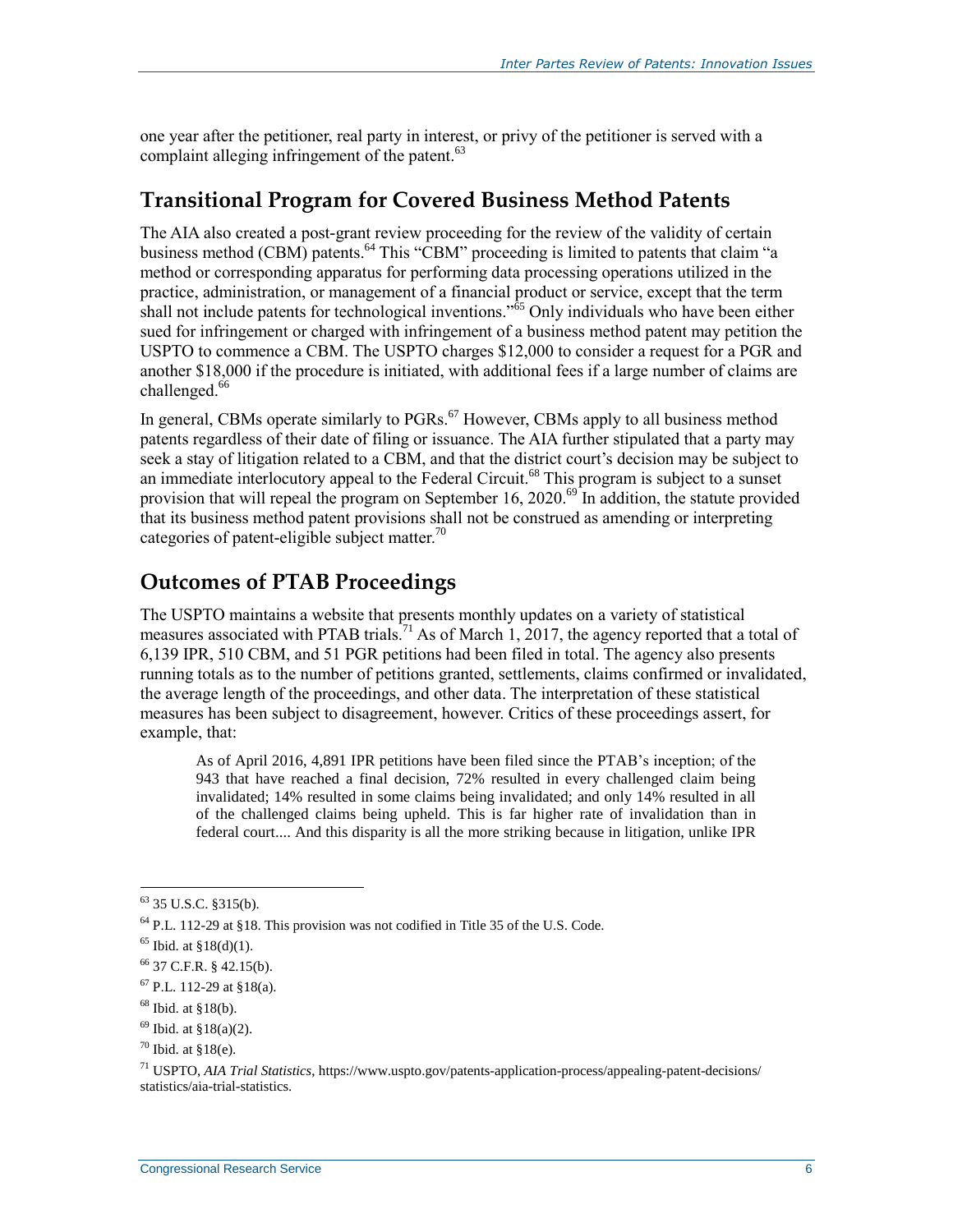review, patents can be invalidated on grounds aside from novelty and nonobviousness, such as inequitable conduct. $^{72}$ 

As one academic observes, "[s]tudies also show that the invalidation rate in the district courts is significantly lower (46%) than the current IPR rates. $^{773}$ 

On the other hand, if one accounts for denials of petitions and other dispositions such as settlement, then PTAB outcomes seem more in keeping with those of the federal courts. As one practitioner explains:

In 2016, the PTAB instituted review in about 72% of cases, with no claims surviving final written decision in about 67% of cases. Assuming that every instituted case was instituted on every challenged claim (they are not), this would mean that every challenged claim would be killed in only about 48% of cases. Framed differently, on average, at least one challenged claim survives in about 52% of cases.<sup>74</sup>

### **Innovation Issues**

After more than a half-decade of experience with IPRs, some stakeholders have called for modifications to the rules governing IPRs. Legislation introduced on June 21, 2017, the Support Technology and Research for Our Nation's Growth and Economic Resilience (STRONGER) Patents Act of 2017, proposes to make several of these changes. S. 1390 was read twice and referred to the Committee on the Judiciary on June 21, 2017. With reference to the STRONGER Patents Act of 2017 and other sources, this report reviews the principal areas of discussion and debate next<sup>75</sup>

#### **Claim Construction**

 $\overline{a}$ 

Like other sorts of legal instruments, patents do not construe themselves. Patent claims may include words that are susceptible to different reasonable interpretations. Consider, for example, the term "bimonthly." "Bimonthly" may mean either "occurring twice a month" or "occurring every two months.<sup>576</sup> The courts and the PTO must employ an interpretational methodology when they construe terms capable of different meanings. These institutions employ different protocols when they do so, however.<sup>77</sup>

The courts generally attempt to discern the "ordinary and customary" meaning of terms in patent claims, most often in view of the patent's specification and its administrative record before the USPTO (the so-called "prosecution history").<sup>78</sup> On the other hand, during patent acquisition, the

<sup>72</sup> Robert N. Schmidt and J. Carl Cecere, *MCM Portfolio, LLC v. Hewlett-Packard Co.*, Brief of Amici Curiae Gary Lauder et al. Before the Supreme Court of the United States, May 31, 2016, pp. 9-10, http://www.scotusblog.com/wpcontent/uploads/2016/06/15-1330-Revised-Amici-Brief-G-Lauder-and-inventors-1.pdf.

<sup>73</sup> Greg Dolin, "Dubious Patent Reform," *Boston College Law Review*, May 2015, pp. 881, 927.

<sup>74</sup> Richard Lloyd, "Five Years of the Patent Trial and Appeal Board," *IAM*, no. 83 (May/June 2017), http://www.iammedia.com/magazine/issue/83/Roundtable/Five-years-of-the-Patent-Trial-and-Appeal-Board (remarks of attorney Joshua Goldberg).

<sup>75</sup> Portions of this report have been borrowed and adopted from CRS Report R43979, *Patent Litigation Reform Legislation in the 114th Congress*, by Brian T. Yeh.

<sup>76</sup> *Webster's New Collegiate Dictionary* (G. & C. Merriam Co., 1975), p. 110.

<sup>77</sup> See Jason Rantanen, *"Broadest Reasonable Interpretation" and Appellate Review*, August 3, 2016, https://papers.ssrn.com/sol3/papers.cfm?abstract\_id=2816134.

<sup>78</sup> See, e.g., *Wasta Finance GmbH v. Continental Automotive Sys., Inc.*, 853 F.3d 1272, 1279 (Fed. Cir. 2017).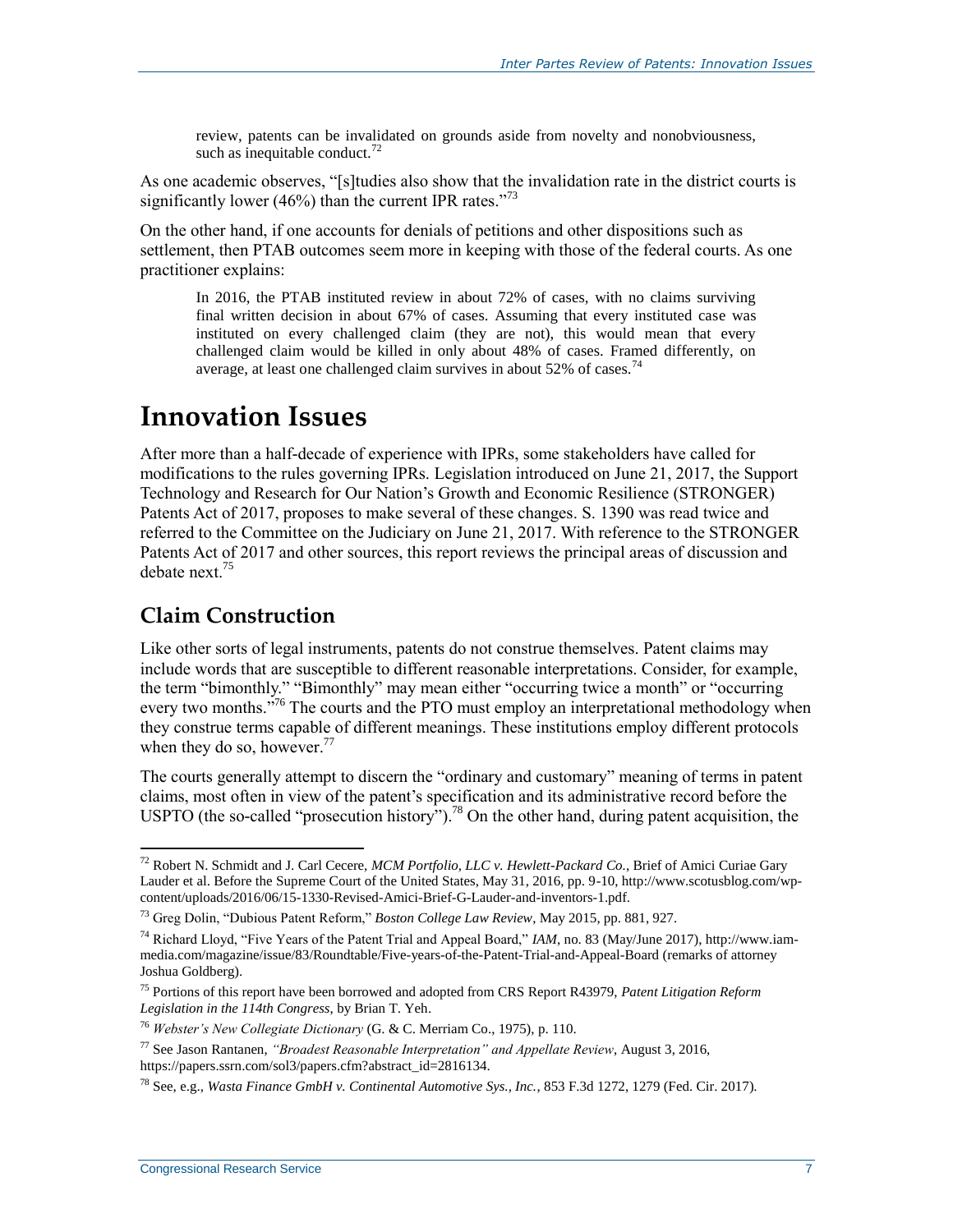USPTO accords claim terms their "broadest reasonable interpretation." The agency does so, at least in part, because patent applicants may amend their claims during prosecution in order to achieve more precision and to eliminate ambiguities.<sup>79</sup> In contrast, claims in issued patents may not be amended during litigation in the federal courts.

The AIA did not specify which standard should apply during IPR proceedings. Pursuant to authority granted by the  $AIA$ ,<sup>80</sup> however, the USPTO promulgated a regulation stating that a "claim in an unexpired patent shall be given its broadest reasonable construction in light of the specification of the patent in which it appears."<sup>81</sup>

In its 2016 decision in *Cuozzo Speed Technologies v. Lee*, <sup>82</sup> the U.S. Supreme Court upheld the USPTO's decision to adopt the "broadest reasonable interpretation" standards in IPRs. The Court observed both that the patent proprietor had the opportunity to amend claims during an IPR and that the USPTO had applied this standard for more than a century.<sup>83</sup> The Court acknowledged that under this bifurcated system, the courts and the USPTO could reach different constructions of the same claim term—and hence reach different conclusions as to the validity of the claim. However, the Court recognized that this possibility had long been the case and reasoned that the agency had rationally employed its rulemaking authority.<sup>84</sup>

In the  $115<sup>th</sup>$  Congress, the STRONGER Patents Act of 2017 would require the PTAB, in IPR and PGR proceedings, to use the same claim construction standard as the federal courts—that is to say, a construction in accordance with "the ordinary and customary meaning of such claim as understood by one of ordinary skill in the art to which the claimed invention pertains.<sup>85</sup> This legislation would also require the PTAB to consider a prior claim construction by a court in a civil action in which the patent owner was a party.

Most observers agree that the "broadest reasonable interpretation" standard makes invalidation of patents easier in the AIA-established administrative review proceedings than in the federal courts.<sup>86</sup> Former USPTO Director David Kappos has observed that currently, "the speed mandated for post-grant procedures is leading to greater interaction between court interpretations and USPTO interpretations of the same patent claims, and having the USPTO apply a different standard than the courts [for claim construction] is leading, and will continue to lead, to conflicting decisions."<sup>87</sup> However, he notes that there are valid arguments for retaining the broader standard for post-grant proceedings, such as that the "broadest reasonable interpretation" standard "requires patentees to define their claims clearly over the prior art during proceedings" before the USPTO.<sup>88</sup>

<sup>79</sup> See Joel Miller, "Claim Construction at the PTO—The 'Broadest Reasonable Interpretation ...,'" *Journal of the Patent and Trademark Office Society*, vol. 88 (March 2006), p. 279.

 $80$  35 U.S.C.  $$316(a)(4)$ .

 $81$  37 C.F.R.  $§42.100(b)$ .

<sup>82</sup> 136 S.Ct. 2131 (2016).

<sup>83</sup> Ibid. at 2145.

<sup>84</sup> Ibid. at 2146.

<sup>85</sup> See S. 1390 at §§102(a)(4),103(a)(4).

<sup>86</sup> See, e.g., Tara Feld, "States Hold the Sword to Force "Patent Trolls" Back Under Their Bridges," *University of Illinois Law Review*, 2016, p. 1123.

<sup>&</sup>lt;sup>87</sup> Statement of David J. Kappos, Former Under Secretary of Commerce for Intellectual Property and Director of the United States Patent and Trademark Office, House Committee on the Judiciary, *The "Innovation Act*," hearing on H.R. 3309, 113<sup>th</sup> Cong., 1<sup>st</sup> sess., 2013, at 8.

 $88$  Ibid.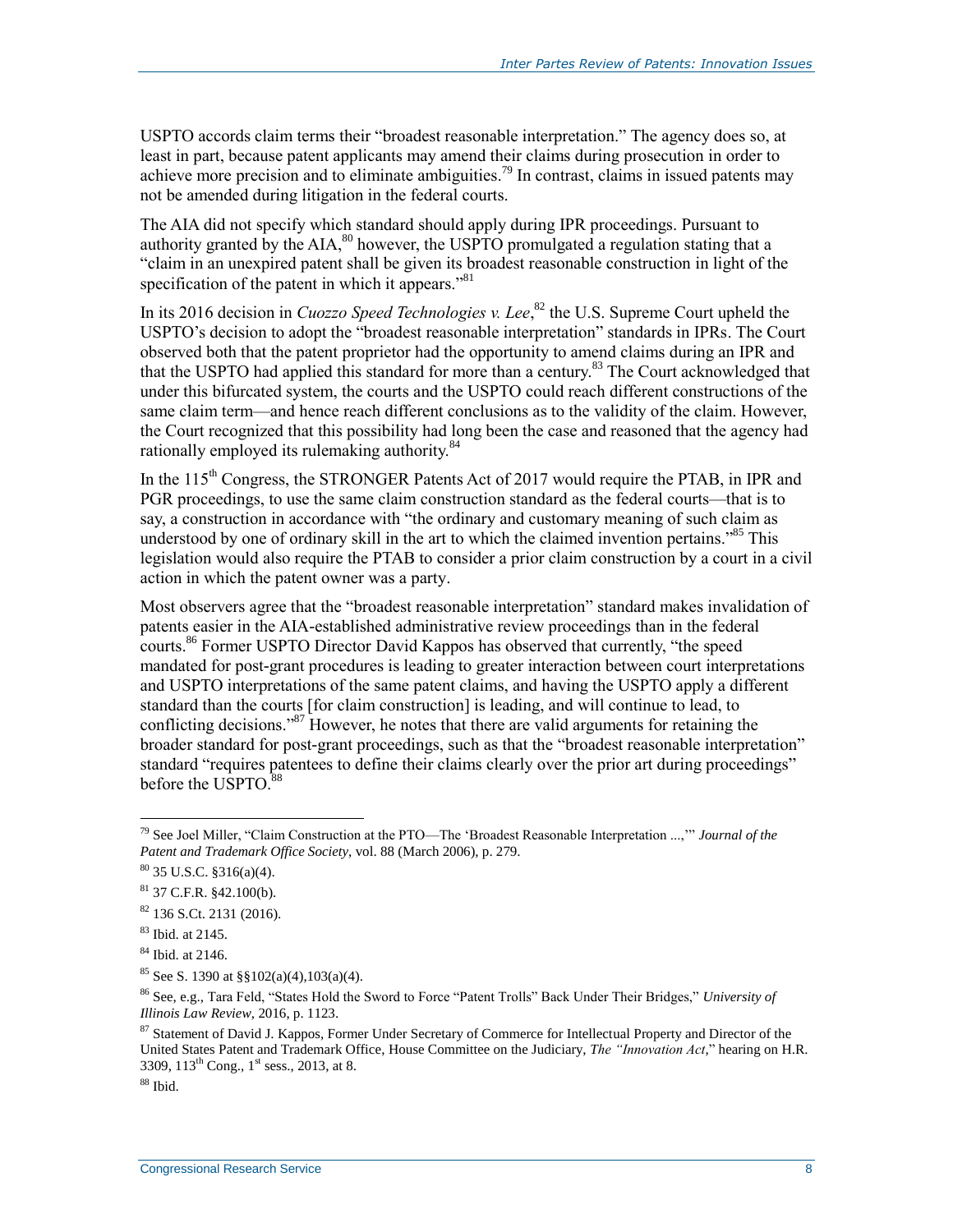However, some groups oppose the inclusion of these changes to the IPR/PGR claim construction standard in the patent litigation reform bills, arguing that they "will undermine post grant review procedures that have proven to be an effective and useful tool in weeding out the weak patents that are often asserted in the most abusive of patent cases.<sup>889</sup> Technology companies have explained their opposition to the IPR/PGR amendments as follows:

[T]he changes to the claim construction standard in IPR proceedings ... would eliminate a necessary and significant difference between the court system and USPTO standards for claim construction. In district court, the purpose is to determine liability for patent infringement; whereas the purpose of an IPR proceeding is for the USPTO to ensure its decision to issue a patent was, in fact, correct. The IPR process was amended in the AIA to provide a more streamlined, cost-effective method to challenge patent validity outside the court system. The proposed changes to this process endanger the meaningful progress Congress has made in reducing the burden invalid patents pose to our industry and will only make the process more costly and complex.<sup>90</sup>

#### **Presumption of Validity**

Section 282 of the Patent Act affords issued patents a presumption of validity.<sup>91</sup> As a result, patent proprietors do not have to prove that their patents are valid when they assert them in court. Rather, the accused infringer must identify and prove the statutory requirements—such as novelty or nonobviousness—that the asserted patent allegedly does not fulfill. Although the statute does not stipulate the burden of proof to be borne by patent challengers, the courts have set the standard as "clear and convincing evidence."<sup>92</sup> "Clear and convincing evidence" must leave the factfinder with "an abiding conviction" that the truth of the factual contentions is "highly probable."<sup>93</sup> Courts deem this standard to amount to "the deference that is due to a qualified government agency presumed to have properly done its job."<sup>94</sup>

The rules differ in IPR and PGR proceedings. Under the AIA, "the petitioner shall have the burden of proving a proposition of unpatentability by a preponderance of the evidence.<sup>"95</sup> The term "preponderance of the evidence" generally refers to the "degree of relevant evidence that a reasonable person, considering the record as a whole, would accept as sufficient to find that a contested fact is more likely to be true than untrue."<sup>96</sup> This standard reportedly allows patent challengers a greater opportunity for success than would be the case in federal court.<sup>9</sup>

In the  $115<sup>th</sup>$  Congress, the STRONGER Patents Act proposes to establish a presumption of validity for a previously issued claim during an IPR or PGR proceeding.<sup>98</sup> The STRONGER

<sup>89</sup> Business Software Alliance (BSA) Letter to Speaker Boehner and Minority Leader Pelosi, July 9, 2015, available at http://www.bsa.org/~/media/Files/Policy/SoftwareInnovation/Letters/07092015InnovationActLetter.pdf, at 1.

<sup>&</sup>lt;sup>90</sup> Information Technology Industry Council Letter to Senate Judiciary Committee Chairman Grassley and Ranking Member Leahy, June 3, 2015.

<sup>91</sup> 35 U.S.C. §282.

<sup>92</sup> *ABT Sys., LLC v. Emerson Elec. Co.*, 797 F.3d 1350, 1354 (Fed. Cir. 2015).

<sup>93</sup> *Colorado v. New Mexico*, 467 U.S. 310, 316 (1984) (citation omitted).

<sup>94</sup> *Forest Laboratories Holdings Ltd. v. Mylan Inc.*, 206 F.Supp.3d 957, 982 (D. Del. 2016) (citation omitted).

 $95$  35 U.S.C. §§316(e), 326(e).

<sup>96</sup> *Dominco v. Office of Personnel Management*, 626 Fed. Appx. 270, 271 (Fed. Cir. 2015).

<sup>97</sup> See Aashish Kapadia, "Inter Partes Review: A New Paradigm in Patent Litigation," *Texas Intellectual Property Law Journal*, vol. 23 (2015), pp. 113, 119.

 $98$  See S, 1390 at  $\frac{8}{102(b)}$ , 103(b).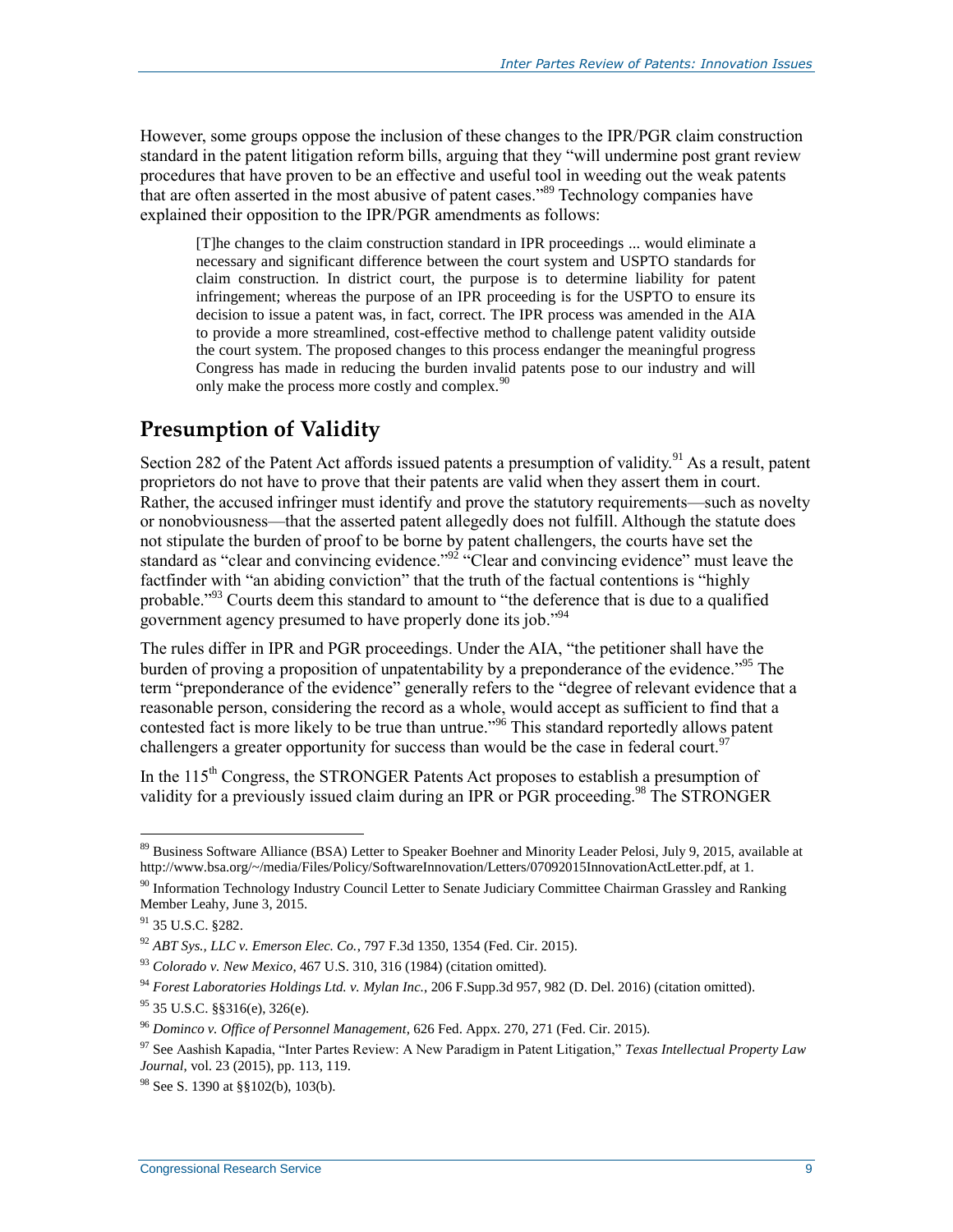Patents Act would also require that the IPR or PGR petitioner demonstrate unpatentability "by clear and convincing evidence."<sup>99</sup>

#### **Standing**

Administrative review proceedings that allow patent validity challenges address an issue that some perceive as a shortcoming in the patent system. Absent such proceedings, interested individuals would be unable to challenge the validity of a patent unless they became involved in a "substantial controversy" with the patent's proprietor.<sup>100</sup> The requirement that an immediate, concrete dispute occur between the patent owner and another individual arises because the Constitution vests the federal courts with jurisdiction only where a "case or controversy" exists.<sup>101</sup> This concept is known as the "standing" doctrine.<sup>102</sup>

The "case or controversy" requirement significantly limits the ability of members of the public to challenge the USPTO's decision to grant a patent. Unless the patent proprietor becomes involved in an actual, continuing controversy with another person, that person cannot successfully request that a court determine whether the patent is valid or not. Reticent patent proprietors may therefore potentially create uncertainty in the marketplace. Manufacturers, researchers, investors, and others who question the validity of a patent, but possess no forum to address their concerns, may be unable to make informed decisions regarding the subject matter of that patent.<sup>103</sup> Administrative review proceedings address this perceived gap by allowing any interested person to challenge any U.S. patent at the USPTO. Because IPRs and PGRs are administrative in nature, the constitutional "case or controversy" requirement does not apply to them.<sup>104</sup>

Some commentators believe that the absence of a standing requirement for IPRs and PGRs should be reconsidered.<sup>105</sup> If IPRs and PGRs were meant to serve as low-cost alternatives to determine the validity of patent claims, then some believe that only those parties who could have brought litigation should be able to initiate an IPR or PGR.<sup>106</sup> Others have suggested that "reverse" trolling"—the practice of demanding payments from patent proprietors in exchange for not filing petitions for review or settling cases that have been filed<sup>107</sup>—might have less impact if a standing requirement applied. Another possible concern associated with the absence of a standing requirement is the use of these new proceedings by "interest groups making ... challenges for ideological, political, or policy reasons ... rather than weaknesses specific to a given invention." 108

<sup>&</sup>lt;sup>99</sup> Ibid.

<sup>100</sup> *MedImmune, Inc. v. Genentech, Inc.*, 549 U.S. 118, 127 (2007).

<sup>&</sup>lt;sup>101</sup> U.S. Constitution, Article III, Section 2, clause 1.

<sup>102</sup> See *Phigenix, Inc. v. Immunogen, Inc.*, 845 F.3d 1168, 1171 (Fed. Cir. 2017) (explaining the standing doctrine).

<sup>103</sup> See *Tyco Fire Prods. LP v. Victaulic Co.*, 2012 WL 39956 (E.D. Pa. 2012).

<sup>104</sup> Kenneth J. Costa, "Patent System Manipulation: Hedge Funds Abusing IPR, Poor Patent Quality & Pharmaceutical Monopolies," *Cardozo Arts & Entertainment Law Journal*, vol. 35 (2016), pp. 177, 184.

<sup>&</sup>lt;sup>105</sup> Feng Ye, "Trading on the Outcomes of Patent Challenges: Short-Selling Petitioners and Possible Modifications to the Inter Partes Review Process," *Journal of the Patent & Trademark Office Society*, vol. 98 (2016), pp. 557, 567 (noting these critiques).

<sup>106</sup> Gene Quinn, *Patent Abuse or Genius? Is Kyle Bass Abusing the Patent System?*, April 8, 2015, http://www.ipwatchdog.com/2015/04/08/is-kyle-bass-abusing-the-patent-system/id=56613/.

<sup>&</sup>lt;sup>107</sup> Rochelle Cooper Dreyfuss, "Giving the Federal Circuit a Run for Its Money: Challening Patents in the PTAB," *Notre Dame Law Review*, vol. 91 (November 2015), pp. 235, 285.

<sup>108</sup> Karen A. Lorang, "The Unintended Consequences of Post-Grant Review of Patents," *UCLA Journal of Law & Technology*, vol. 17 (Spring 2013), pp. 1, 19.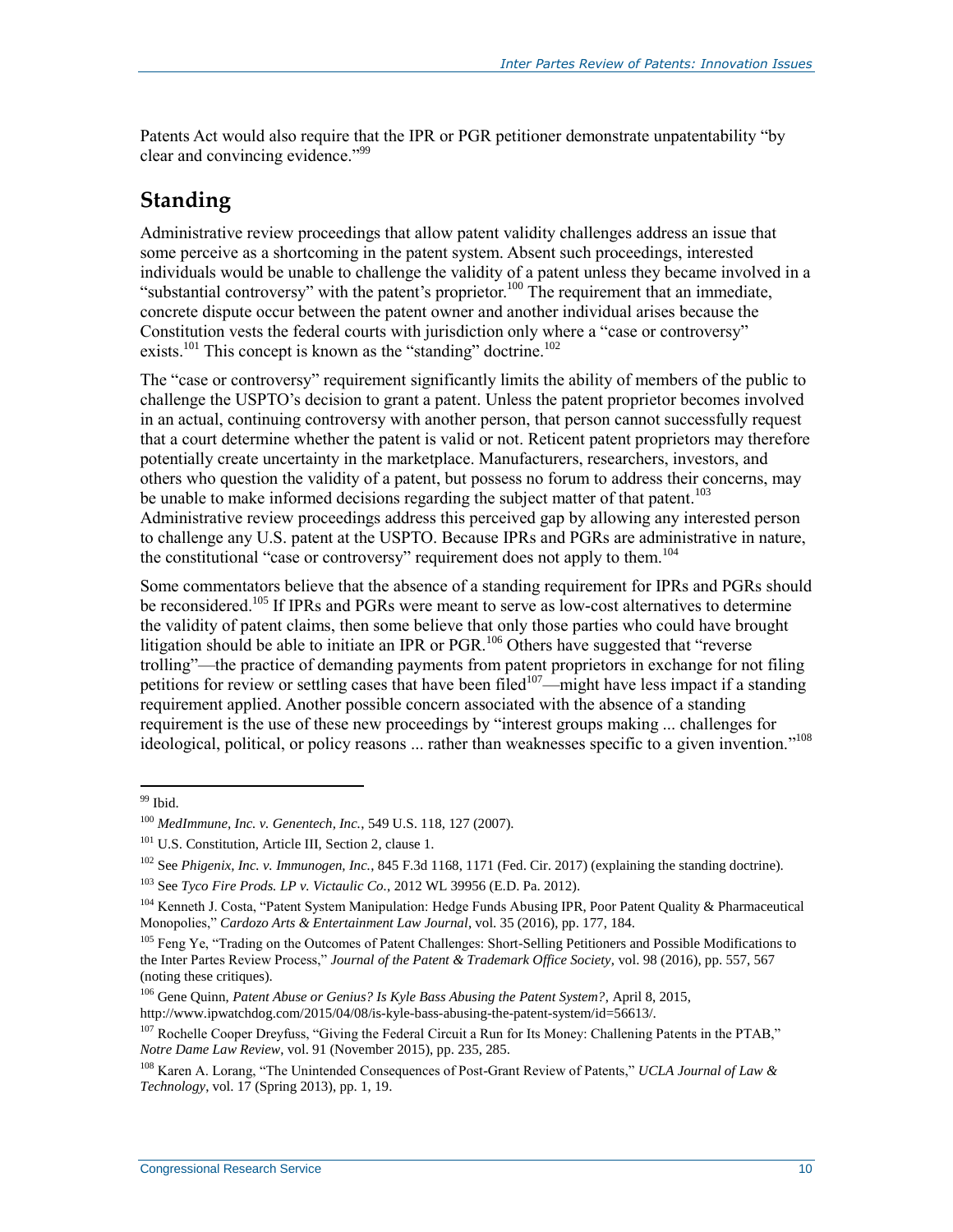Still others have expressed concern over the strategic use of IPRs in an attempt to profit from the short selling of pharmaceutical stocks.<sup>109</sup> The pharmaceutical industry deemed this practice an abuse of process and encouraged the PTAB to sanction those who used this strategy.<sup>110</sup> However, the PTAB declined to do so. $^{111}$ 

In the  $115<sup>th</sup>$  Congress, the STRONGER Patents Act would provide that in order to have standing to file a petition with the USPTO to institute an IPR or PGR, a person, or a real party in interest or privy of the person, must have been charged with infringement of the challenged patent.<sup>112</sup>

#### **Claim Amendments**

As noted, Congress afforded patent proprietors the opportunity to amend their claims in both IPR and PGR proceedings. In particular, the relevant IPR statute provides:

(d) Amendment of the patent.—

(1) In general.—During an inter partes review instituted under this chapter, the patent owner may file 1 motion to amend the patent in 1 or more of the following ways:

(A) Cancel any challenged patent claim.

(B) For each challenged claim, propose a reasonable number of substitute claims.

(2) Additional motions.—Additional motions to amend may be permitted upon the joint request of the petitioner and the patent owner to materially advance the settlement of a proceeding under section 317, or as permitted by regulations prescribed by the Director.

(3) Scope of claims.—An amendment under this subsection may not enlarge the scope of the claims of the patent or introduce new matter. $^{113}$ 

The ability to amend claims underlies other parameters of these proceedings, including the presumption of validity and claim construction standard. Yet some stakeholders believe that, in practice, the PTAB rarely allows motions to amend claims.<sup>114</sup> They assert that motions to amend are denied for failure to show patentability over the prior art; failure to discuss where substitute claims finds support in the original written description; failure to provide a clear claim construction; and failure to discuss the level of ordinary skill in the art.<sup>115</sup> The Supreme Court, in *Cuozzo Speed Technologies, LLC v. Lee*, <sup>116</sup> appears to have concurred with this assessment, as it observed that the PTAB granted only 5 out of the first 86 motions it received to amend claims.

<sup>&</sup>lt;sup>109</sup> See J. Gregory Sidak and Jeremey O. Skog, "Attack of the Shorting Bass: Does the Inter Partes Review Process Enable Petitioners to Earn Abnormal Returns?," *UCLA Law Review Discourse*, vol. 63 (2015), p. 120.

<sup>110</sup> See Yishi Yin, "Avenues for Addressing the Exploitation of Inter Partes Review Process by Third Parties," *North Carolina Journal of Law & Technology Online Edition*, vol. 17 (January 2016), pp. 107, 120-121.

<sup>111</sup> *Coalition for Affordable Drugs VI, LLC v. Celgene Corp.*, Decision Denying Sanctions Motion, IPR2015-01092 (PTAB Sept. 25, 2015).

 $112$  See S. 1390 at §§102(c), 103(c).

<sup>113</sup> 35 U.S.C. §316(d).

<sup>114</sup> See Stacy Lewis and Tom Irving, "Amending Rather Than Cancelling Claims in Inter Partes Reviews," *Buffalo Intellectual Property Law Journal*, vol. 11 (2015), pp. 178, 195 (referring to the patent proprietor's ability to amend claims during an IPR as "virtually nonexistent.").

<sup>&</sup>lt;sup>115</sup> Kia L. Freeman, Andrej Barbic, and Heath T. Misley, "Change Anticipated in Uncertain Requirements for Motions to Amend Claims in Inter Partes Review," *Intellectual Property & Technology Law Journal*, vol. 28, no. 12 (December 2016), pp. 3, 4.

<sup>116</sup> 136 S. Ct. 2131 (2016).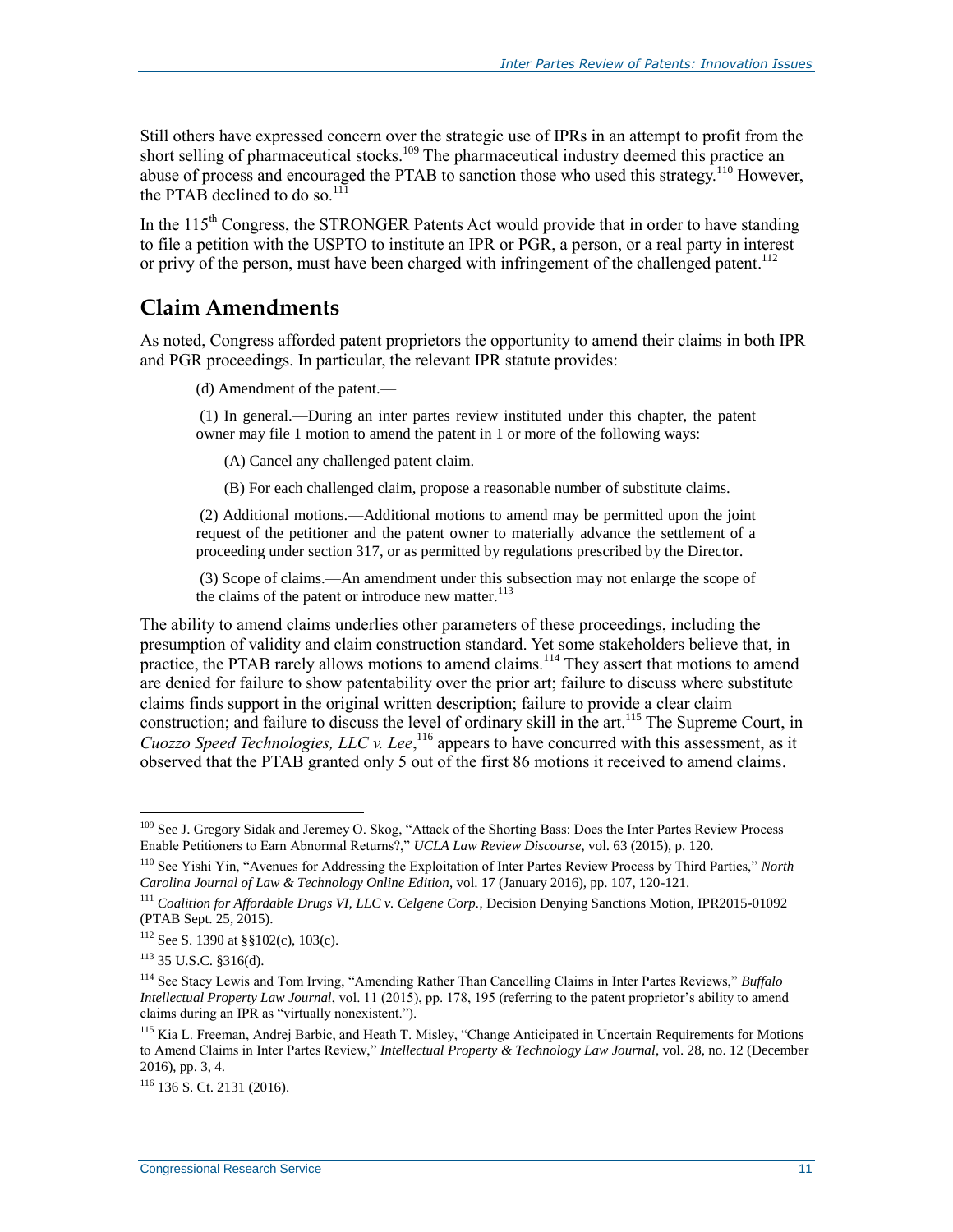The Court was unmoved, however, explaining that "these numbers may reflect the fact that no amendment could save the inventions at issue.... "<sup>117</sup>

Judicial developments may potentially alter this situation. The Federal Circuit, sitting *en banc*, 118 recently heard oral argument in *In re Aqua Products, Inc.*<sup>119</sup> The Court of Appeals requested that the parties and *amici curiae* address two questions:

(1) When the patent owner moves to amend its claims under 35 U.S.C. §316(d), may the PTO require the patent owner to bear the burden of persuasion, or a burden of production, regarding patentability of the amended claims as a condition of allowing them? Which burdens are permitted under 35 U.S.C. §316(e)?

(2) When the petitioner does not challenge the patentability of a proposed amended claim, or the Board thinks the challenge is inadequate, may the Board *sua sponte* raise patentability challenges to such a claim? If so, where would the burden of persuasion, or a burden of production, lie $?^{120}$ 

Issuance of the *Aqua Products* case, which is expected during the summer of 2017, could potentially impact USPTO practices regarding claim amendments. In addition, the STRONGER Patents Act of 2017 would establish an alternative procedure for amending the claims of a patent challenged before the PTAB. The patent owner could request an "expedited patentability report" from a patent examiner on a substitute claim. The legislation would afford the PTAB the discretion to allow this alternative amendment pathway upon the request of the patent owner.<sup>121</sup>

#### **PTAB Panel Composition**

IPR and PGR proceedings are currently conducted by panels consisting of at least three members of the PTAB. The STRONGER Patents Act of 2017 would additionally stipulate that the PTAB members who participated in the initial decision to permit a post-grant proceeding cannot be the same persons to reach the final decision in that proceeding.<sup>12</sup>

#### **The Federal Circuit's Docket**

Although the Federal Circuit hears virtually every patent appeal in the United States,<sup>123</sup> it also accepts cases involving veterans' rights, government contracts, federal taxation, takings, vaccine compensation, government employment, customs and tariffs, and other matters. <sup>124</sup> Congress established this "hodgepodge"<sup>125</sup> of jurisdiction purposefully. Prior to the formation of the Federal Circuit in 1982,<sup>126</sup> opponents voiced concern that a patent specialty court would be

 $117$  Ibid. at 2145.

<sup>&</sup>lt;sup>118</sup> The term "*en banc*" refers to a special proceeding where all the active members of the Federal Circuit sit to hear a case. See 28 U.S.C. §46(c).

<sup>119</sup> 833 F.3d 1335 (Fed. Cir. 2016).

<sup>120</sup> Ibid. at 1336.

 $121$  See S. 1390 at §§102(i), 103(i).

 $122$  Ibid at §104.

 $123$  28 U.S.C. §1295(a)(1).

<sup>124</sup> See Paul R. Gugliuzza, "Rethinking Federal Circuit Jurisdiction," *Georgetown Law Journal*, vol. 100 (June 2012), p. 1437.

<sup>125</sup> Matthew R. Huppert, "Commercial Purpose as Constitutional Purpose: Reevaluating *Asahi* through the Lens of International Patent Litigation," *Columbia Law Review*, vol. 111 (April 2011), pp. 624, 628 n.28.

<sup>126</sup> Federal Courts Improvement Act of 1982, P.L. 97-164, 96 Stat. 25.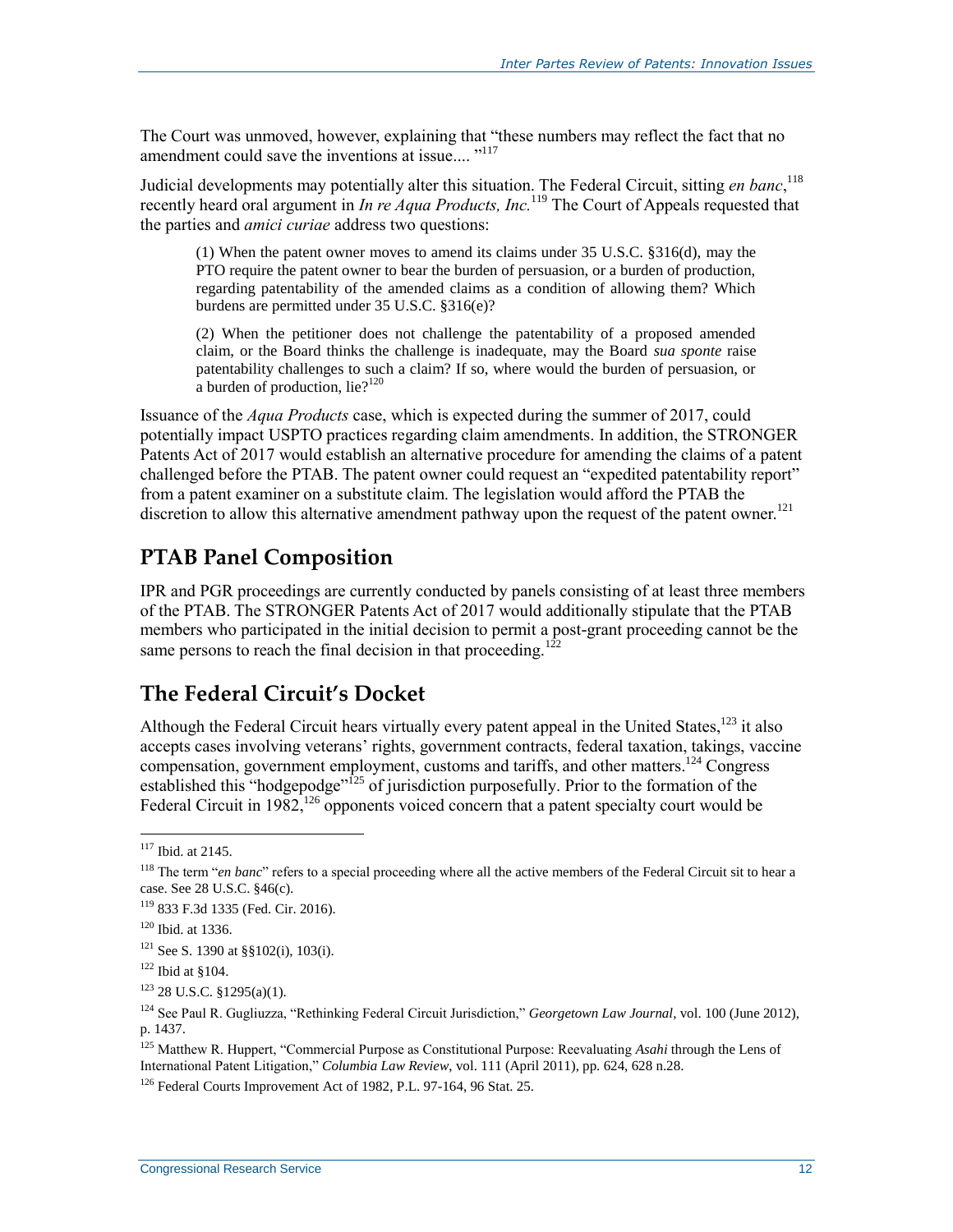susceptible to influence by special interests, stand outside the mainstream of legal developments, and be prone to "tunnel vision."<sup>127</sup> In response to this objection, proponents of the Federal Circuit "stressed that the range and variety of its jurisdiction would necessarily avoid the risks of specialized courts."<sup>128</sup>

Possibly in combination with other trends, the introduction of IPRs has altered the balance of the Federal Circuit's docket by bringing a "massive influx of new appeals" from the USPTO.<sup>129</sup> As two patent practitioners recently explained:

As of Oct. 31, 2016, there are 586 pending appeals before the Federal Circuit from proceedings at the USPTO, with 48 appeals being docketed between Oct. 1, 2016, and Oct. 31, 2016, alone.... To put the immensity of the current appellate docket in perspective, on Oct. 31, 2012, the period just after the post-grant proceedings began but before any decisions would have reached the Federal Circuit, there were only 93 pending appeals before the Federal Circuit for proceedings at the USPTO, with only 4 appeals being docketed between Oct. 1, 2012, and Oct. 31, 2012.<sup>130</sup>

As of April 30, 2017, the Federal Circuit reported a total of 1,526 pending cases, with 636 arising from the USPTO. It also reported 478 cases coming from the district courts, 116 from the U.S. Court of Federal Claims, and 17 from the International Trade Commission—the great majority of them involving patent matters.<sup>131</sup> Of course, the Federal Circuit docket may possibly be transitioning to a period where USPTO appeals replace those arising from the federal district courts, as patent disputes are increasingly addressed by the agency rather than the judiciary.<sup>132</sup>

#### **Judicial Review of the PTAB**

The landmark Supreme Court decision in *Chevron v. Natural Resources Defense Council* has governed Federal Circuit review of USPTO regulations concerning the PTAB*.* <sup>133</sup> The *Chevron*  case announced a two-part test that establishes the relationship between the courts, federal agencies, and Congress in drafting, administering, and interpreting statutes:

First, always, is the question whether Congress has directly spoken to the precise question at issue. If the intent of Congress is clear, that is the end of the matter; for the court, as well as the agency, must give effect to the unambiguously expressed intent of Congress. If, however, the court determines Congress has not directly addressed the precise question at issue, the court does not simply impose its own construction on the statute, as would be necessary in the absence of an administrative interpretation. Rather if the statute is silent or ambiguous with respect to the specific issue, the question for the

<sup>127</sup> Pauline Newman, "The Federal Circuit—A Reminiscence," *George Mason University Law Review*, vol. 14 (Summer 1992), pp. 513, 520.

 $128$  Ibid.

<sup>129</sup> Jason Mock, "Post-Grant Proceedings at the USPTO and the Rising Tide of Federal Circuit Appeals," *Federal Circuit Bar Journal*, vol. 25 (2015), pp. 15, 16.

<sup>&</sup>lt;sup>130</sup> Rachel C. Hughey and Joseph W. Dubis, "Navigating Post-Grant Proceedings: What Two Years of Federal Circuit Decisions and the Supreme Court's *Cuozzo* Decision Tell Us About Post-Grant Proceedigns Before the PTAB," *Federal Lawyer*, vol. 64 (January/February 2017), pp. 70, 71.

<sup>131</sup> U.S. Court of Appeals for the Federal Circuit, *Year-to-Date Activity*, April 30, 2017, http://www.cafc.uscourts.gov/ sites/default/files/the-court/statistics/YTD\_Activity\_4.30.17.pdf.

<sup>132</sup> See Mock, *supra*, at 16.

<sup>133</sup> 467 U.S. 837 (1984).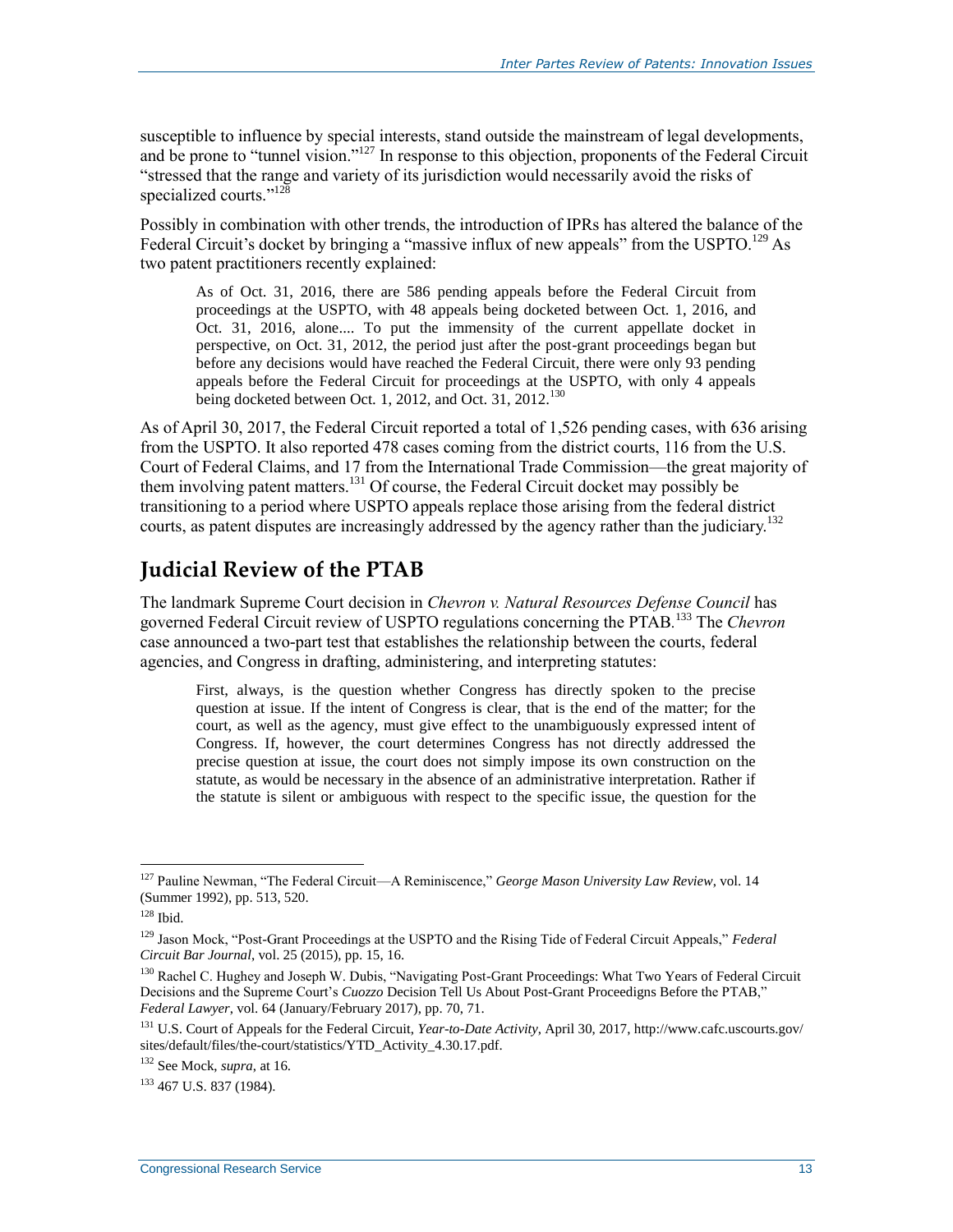court is whether the agency's answer is based on a permissible construction of the statute.<sup>134</sup>

The *Chevron* test established what many commentators have considered to be a highly deferential judicial role when faced with a challenge to an agency's interpretation of its own authorizing statute or a statute it administers.<sup>135</sup> The USPTO has successfully relied upon *Chevron* deference in a variety of respects regarding IPRs,<sup>136</sup> including rules that designate the "broadest reasonable interpretation" standard for claim construction, $137$  allow decisions regarding preliminary institution of review and final decisions to be made by the same panel,<sup>138</sup> and permit the PTAB to institute a review on only some of the claims in the petition.<sup>139</sup>

In the  $115<sup>th</sup>$  Congress, both the Regulatory Accountability Act of 2017, [H.R. 5;](http://www.congress.gov/cgi-lis/bdquery/z?d115:H.R.5:) and the Separation of Powers Restoration Act of 2017, H.R. 76; are widely viewed as proposing to overturn *Chevron*  deference. [H.R. 5,](http://www.congress.gov/cgi-lis/bdquery/z?d115:H.R.5:) which passed the House on January 11, 2017, would do so by directing courts to:

decide *de novo* all relevant questions of law, including the interpretation of constitutional and statutory provisions, and rules made by agencies. If the reviewing court determines that a statutory or regulatory provision relevant to its decision contains a gap or ambiguity, the court shall not interpret that gap or ambiguity as an implicit delegation to the agency of legislative rule making authority and shall not rely on such gap or ambiguity as a justification either for interpreting agency authority expansively or for deferring to the agency's interpretation on the question of law.<sup>140</sup>

H.R. 76 is worded similarly.<sup>141</sup> If enacted, some commentators believe that, despite the ruling of the Supreme Court in *Cuozzo v. Lee*,<sup>142</sup> "it will be an open question whether the Patent Office may use [the broadest reasonable interpretation standard] within IPR proceedings. That is because the law will have changed over what deference a court must give Patent Office regulations."<sup>143</sup> The same result would seemingly hold for other aspects of USPTO rulemaking regarding the new administrative review procedures as well.

#### **Article III and the Seventh Amendment**

Article III of the U.S. Constitution establishes the federal court system and in part provides that the "judicial Power shall extend to all Cases, in Law and Equity, arising under ... the Laws of the United States."<sup>144</sup> The Seventh Amendment to the U.S. Constitution provides:

<sup>134</sup> Ibid. at 842-43.

<sup>135</sup> See, e.g., Connor N. Raso and William N. Eskridge, Jr., "*Chevron* as a Canon, Not a Precedent: An Empirical Study of What Motivates Justice in Agency Deference Cases," *Columbia Law Review*, vol. 110 (November 2010), p. 1727.

<sup>136</sup> See Stuart Minor Benjamin and Arti K. Rai, "Administrative Power in the Era of Patent Stare Decisis," *Duke Law Journal*, vol. 65 (May 2016), p. 1563.

<sup>137</sup> *Cuozzo Speed Technologies v. Lee*, 136 S.Ct. 2131 (2016) (discussed infra).

<sup>138</sup> *Ethicon Endo-Surgery, Inc. v. Covidien LP*, 812 F.3d 1023 (Fed. Cir. 2016).

<sup>139</sup> *Synopsis, Inc. v. Mentor Graphics Corp.*, 814 F.3d 1309 (Fed. Cir. 2016).

 $140$  H.R. 5 at  $8202$ .

 $141$  H.R. 76 at \$2.

<sup>142</sup> *Cuozzo Speed Technologies, LLC v. Lee*, 136 S. Ct. 2131 (2016).

<sup>143</sup> Robert P. Greenspoon, *Conservative Ideology Will Rebuild the Patent System*, January 30, 2017, http://www.ipwatchdog.com/2017/01/30/conservative-ideology-rebuild-patent-system/id=77717/.

<sup>&</sup>lt;sup>144</sup> U.S. Constitution, Art. III, §2.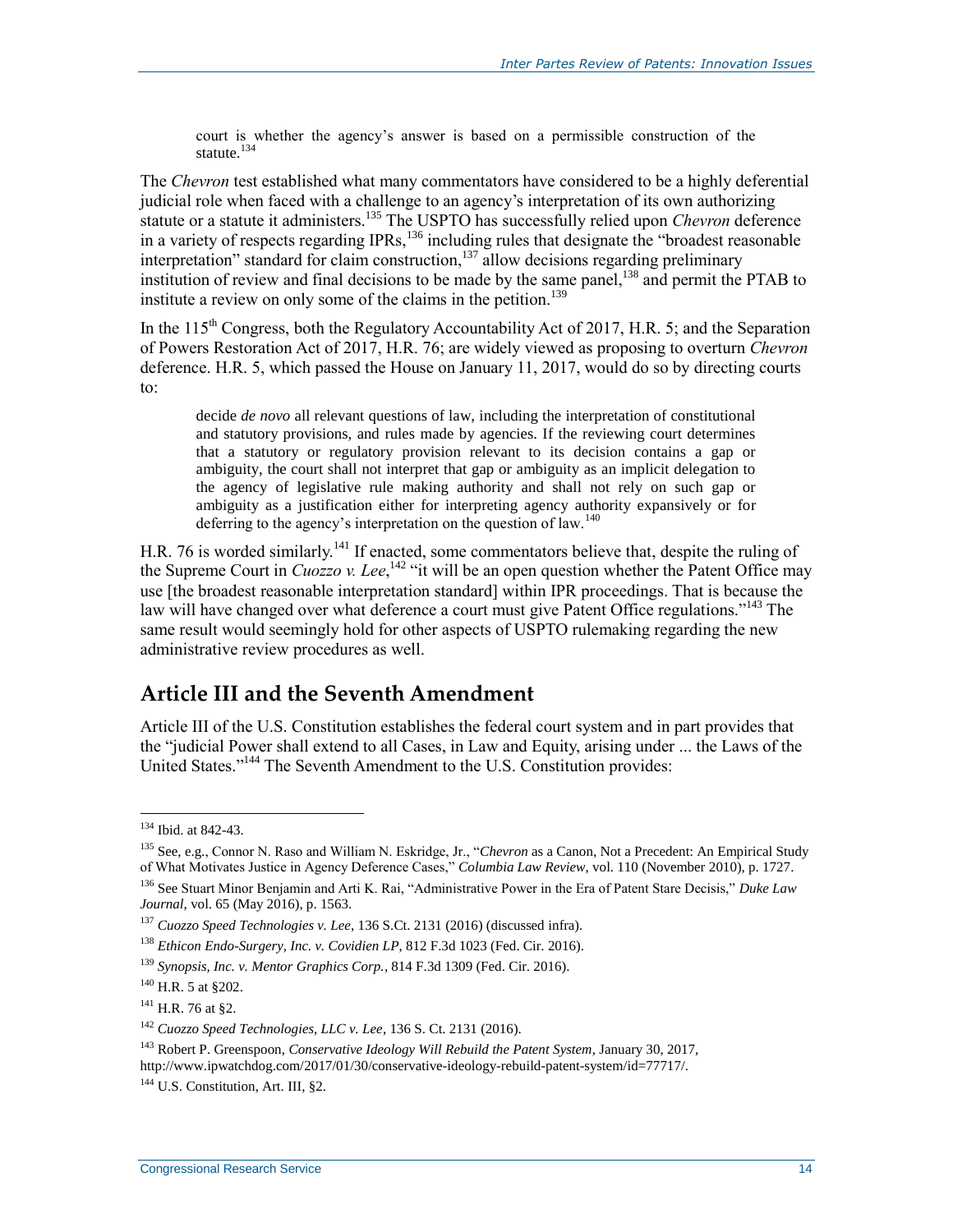In Suits at common law, where the value in controversy shall exceed twenty dollars, the right of trial by jury shall be preserved, and no fact tried by a jury, shall be otherwise reexamined in any Court of the United States, than according to the rules of the common law.

In keeping with the Seventh Amendment, patent cases in federal court are often tried before juries.<sup>145</sup>

In *MCM Portfolio LLC v. Hewlett-Packard Co*., <sup>146</sup> an IPR petitioner unsuccessfully argued to the Federal Circuit that IPRs violated Article III by delegating issues to the PTAB that should be adjudicated by a federal court. In addition, the petitioner asserted that IPRs violated the Seventh Amendment because juries play no role in these proceedings. The Federal Circuit held that IPR proceedings were consistent with the Constitution:

Here ... the agency's sole authority is to decide issues of federal law. The patent right "derives from an extensive federal regulatory scheme," ... and is created by federal law. Congress created the PTO, "an executive agency with specific authority and expertise" in the patent law ... and saw powerful reasons to utilize the expertise of the PTO for an important public purpose—to correct the agency's own errors in issuing patents in the first place.... There is notably no suggestion that Congress lacked authority to delegate to the PTO the power to issue patents in the first instance. It would be odd indeed if Congress could not authorize the PTO to reconsider its own decisions.<sup>147</sup>

Critics of the *MCM v. HP* opinion assert in part that patents qualify as property rights whose disposition must be tried before an Article III court and that a jury must be available to decide factual issues as mandated by the Seventh Amendment.<sup>148</sup> On the other hand, because similar challenges were made to the reexamination statute in 1985 and were also rejected,<sup>149</sup> the use of administrative proceedings to decide patent validity has a history of many decades.

On June 12, 2017, the Supreme Court of the United States agreed to hear the matter of *Oil States Energy Services LLC v. Greene's Energy Group LLC*. <sup>150</sup> The question before the Court is:

Whether inter partes review—an adversarial process used by the Patent and Trademark Office (PTO) to analyze the validity of existing patents—violates the Constitution by extinguishing private property rights through a non-Article III forum without a jury.

#### **Decisions to Institute IPRs**

Under current law, the USPTO Director may not institute an IPR or PGR unless he determines that "it is more likely than not that at least 1 of the claims challenged in the petition is unpatentable."<sup>151</sup> Similarly, he may not authorize an IPR unless he concludes that "there is a reasonable likelihood that the petitioner would prevail....<sup>"152</sup>

<sup>&</sup>lt;sup>145</sup> See Daniel P. Sullivan, "Must the Jury Reach a Verdict? The Constitutionality of Eliminating Juries in Patent Trials by Creating an Article I Tribunal," *John Marshall Review of Intellectual Property Law*, vol. 7 (Summer 2008), p. 754.

<sup>146</sup> 812 F.3d 1284 (Fed. Cir 2015).

 $147$  Ibid. at 1290-91 (citations omitted).

<sup>148</sup> See, e.g., *Brief of 13 Law Professors as Amici Curiae in Support of Petitioner*, MCM Portfolio LLC v. Hewlett-Packard Co., May 27, 2016.

<sup>149</sup> See, e.g., *Patlex Corp. v. Mossinghoff*, 771 F.3d 480 (Fed. Cir. 1985).

<sup>150</sup> 2017 WL 2507340 (2017).

<sup>151</sup> 35 U.S.C. §324(a).

 $152$  35 U.S.C.  $8314(a)$ .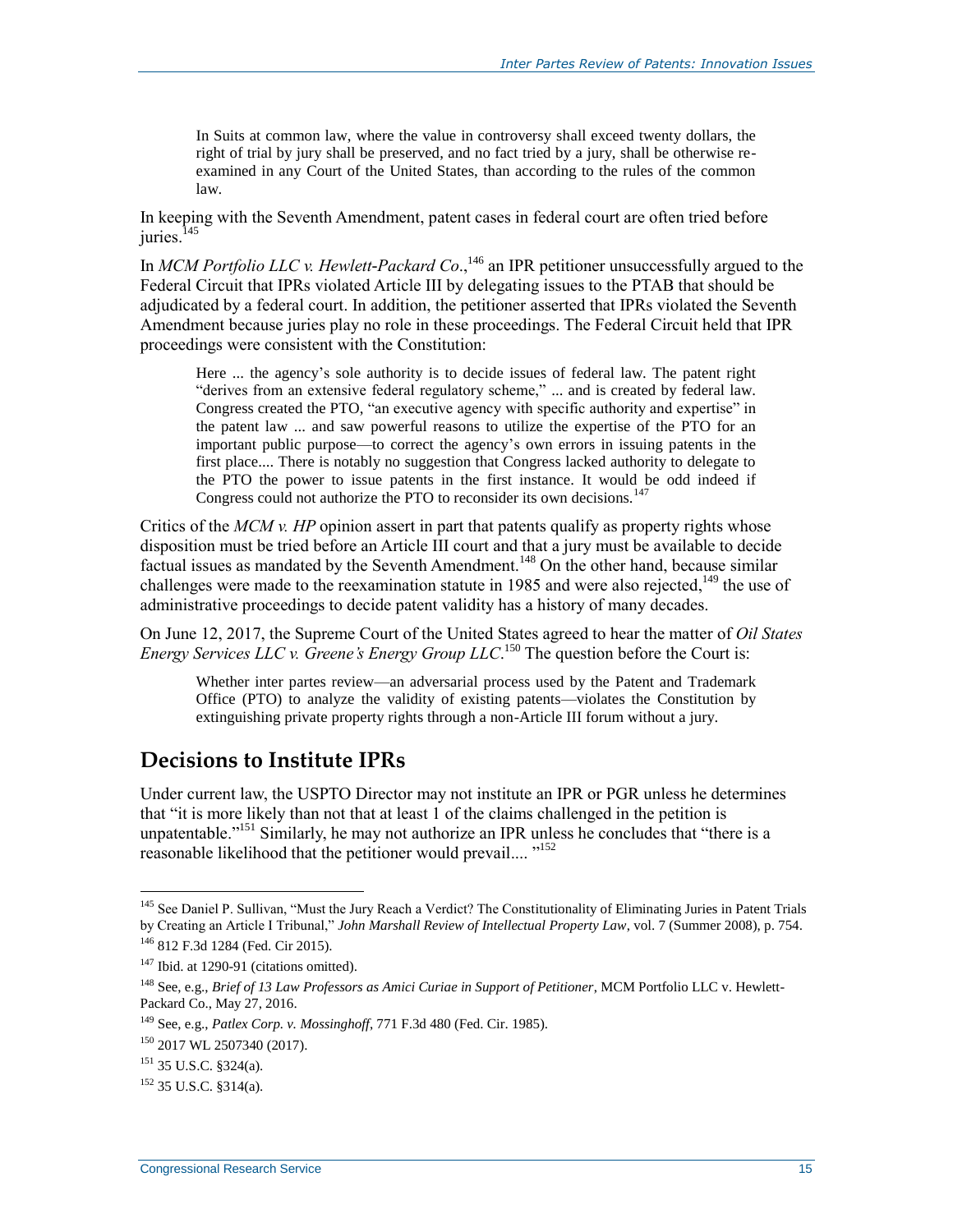The STRONGER Patents Act of 2017 would authorize the USPTO to initiate an IPR or PGR with respect to a particular patent claim only once. Under this legislation, if a patent claim has been previously challenged in an IPR or PGR, it may not be so challenged again.<sup>153</sup>

#### **Partial Institution of IPRs**

The USPTO has established a regulation that allows it to initiate an IPR "on all or some of the challenged claims."<sup>154</sup> As a result, the agency may institute an IPR on only a subset of the claims identified in a petition. Although one petitioner challenged that regulation as inconsistent with the AIA, the Federal Circuit disagreed.<sup>155</sup> The Court of Appeals instead concluded that the "statute strongly implies that the initiation decision be made on a claim-by-claim basis and that the Board can pick and choose among the claims in the decision to institute.<sup>5156</sup>

On May 22, 2017, the Supreme Court agreed to hear a case involving partial institution. In *SAS Institute Inc. v. Lee*,<sup>157</sup> the petitioner presented the following issue to the Court:

Does 35 U.S.C. §318(a), which provides that the [PTAB] in an inter partes review "shall issue a final written decision with respect to the patentability of any patent claim challenged by the petitioner," require [the PTAB] to issue a final written decision as to every claim challenged by the petitioner, or does it allow [the PTAB] to issue a final written decision with respect to the patentability of only some of the patent claims challenged by the petitioner, as the Federal Circuit held?<sup>158</sup>

The ruling of the Supreme Court is expected by the end of 2017. Given that the AIA stipulates that the USPTO's decision to institute an IPR is "final and non-appealable,"<sup>159</sup> some are concerned that partial institution may create hardships for both the petitioner and patent proprietor. Even after completing an IPR, a petitioner may still need to address claims that were challenged but not subject to the proceeding. As well, when some claims of a patent are challenged and invalidated via an IPR, but other similar claims were entirely unaddressed, there are concerns that the patent's owner may hold a legal instrument of dubious value. The cloud on that patent's title may make licensing or enforcement of the remaining claims uncertain. Another concern of some is that piecemeal institution decision may also not serve the congressional purpose of establishing an administrative substitute for litigation.<sup>160</sup>

On the other hand, the AIA charges the PTAB with administering IPRs within a one-year period.<sup>161</sup> Thus, others argue that partial institution provides the agency with a valuable tool for managing its workload within this time frame.<sup>162</sup> In addition, litigation in the federal courts often

 $153$  See S. 1390 at §§2(d), 3(d).

<sup>154</sup> 37 C.F.R. §42.108(a).

<sup>155</sup> *Synopsis, Inc. v. Mentor Graphics Corp.*, 814 F.3d 1309 (Fed. Cir. 2016).

<sup>156</sup> Ibid. at 1316.

<sup>&</sup>lt;sup>157</sup> 2017 WL 468440 (2017).

<sup>158</sup> John A. Marlott and Gregory A. Castanias, *SAS Institute Inc. v. Lee*, Petition for a Writ of Certiorari, January 31, 2017, p. i, https://cdn.patentlyo.com/media/2017/05/SAS-Petition.pdf.

<sup>159</sup> 35 U.S.C. §314(d). See *Cuozzo Speed Technologies, LLC v. Lee*, 136 S. Ct. 2131, 2139-42 (2016) (upholding the USPTO's interpretation of this statute).

<sup>160</sup> The dissenting decision of Judge Newman in *Synopsis v. Mentor*, 814 F.3d at 1328-31, addresses these points.

 $161$  35 U.SC. §316(a)(11).

<sup>162</sup> USPTO, "Amendments to the Rules of Practice for Trials Before the Patent Trial and Appeal Board," 80 *Federal Register* 50720, 50739, August 20, 2015.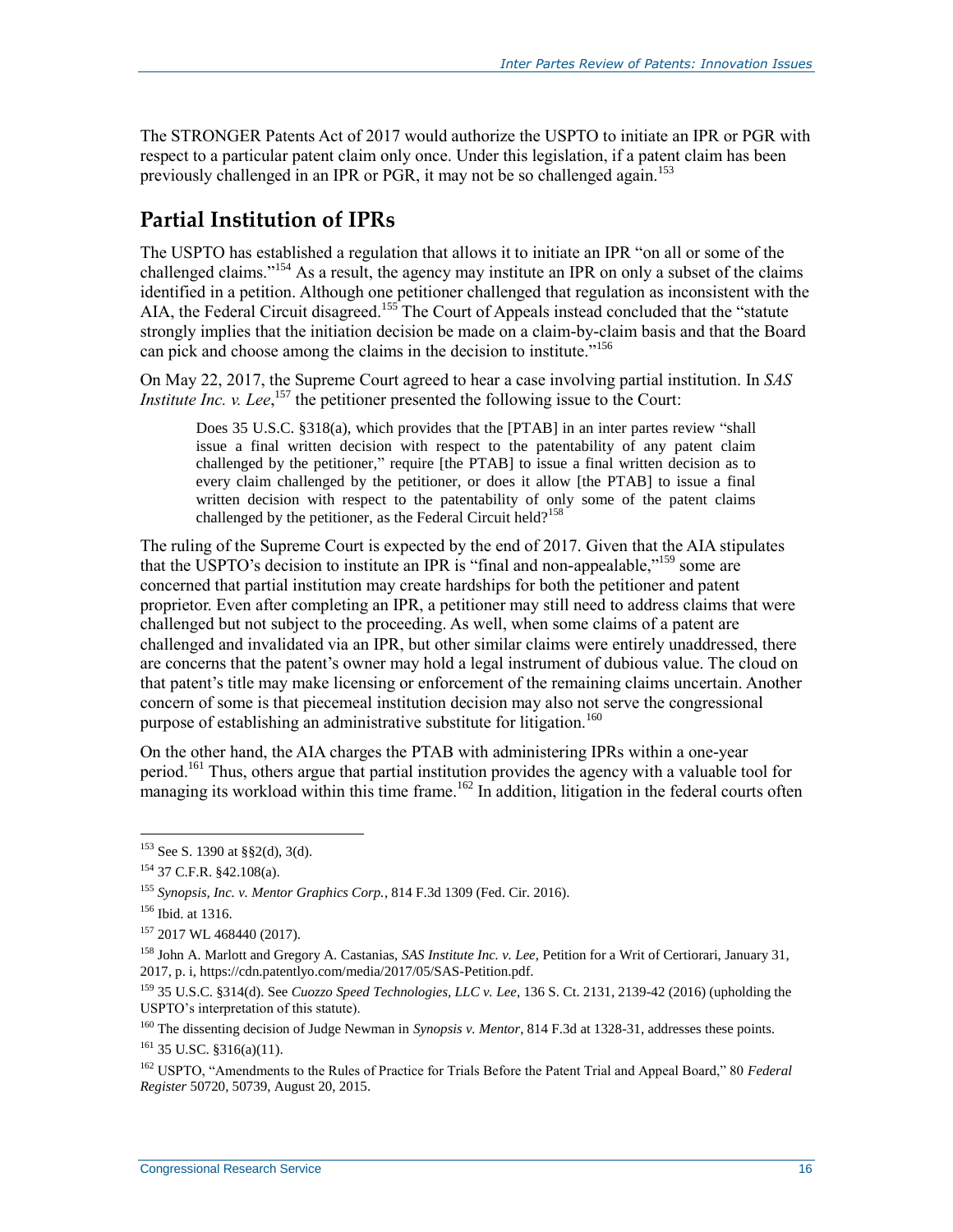involves the assertion of a modest number of "representative" claims, even though the relevant patents may have dozens or even hundreds of claims.<sup>163</sup>

#### **Repetitive Invalidity Arguments and Estoppel**

Under current law, individuals who commence either an IPR or PGR that results in a final written decision are barred—or "estopped"—from raising in a later civil action issues that they raised in these proceedings—as well as any issue that "reasonably could have been raised."<sup>164</sup> The STRONGER Patents Act of 2017 would create an exception to this rule when "after the filing of the initial petition, the petitioner, or the real party in interest or privy of the petitioner, is charged with infringement of additional claims of the patent."<sup>165</sup>

#### **Hatch-Waxman and the BPCIA**

Congress has enacted legislation linking the patent laws with the food and drug laws. One such statute is the Drug Price Competition and Patent Term Restoration Act of  $1984$ ,<sup>166</sup> more commonly known as the Hatch-Waxman Act.<sup>167</sup> This legislation established specialized pharmaceutical patent infringement litigation procedures between companies producing generic drugs and those producing brand-name drugs. In very broad outline, these procedures include the identification of relevant patents to the Food and Drug Administration (FDA), publication of the patents in the FDA's *Approved Drug Products with Therapeutic Equivalence Evaluations* (commonly known as the "Orange Book"), the opportunity for generic drug companies to state their views about the validity and scope of those patents, the ability of brand-name firms to sue generics that have done so, and an obligatory 30-month stay of marketing approval for the generic firm should the brand-name company do so.<sup>168</sup>

Another statute, the Biologics Price Competition and Innovation Act (BPCIA), established a distinct but equally elaborate patent dispute resolution procedure for "biologics"—a category of medical preparations derived from a living organism.<sup>169</sup> In brief, the so-called "Patent Dance" calls for  $(1)$  the follow-on biologic applicant to disclose its FDA licensing application to the brand-name firm; (2) each party to identify pertinent patents; (3) the parties to exchange briefings on the validity and possible infringement of those patents; (4) the parties to negotiate which patents will be subject to litigation; and (5) simultaneously to exchange a list of patents designated for litigation in the event the parties could not reach agreement.<sup>170</sup>

<sup>163</sup> For example, in *Motorola Mobility, Inc. v. Apple Inc.*, Case 1:12-cv-20271-SCOLA (April 9, 2013), the litigants proposed that the court adjudicate "over 180 claims asserted from ... 12 patents.... " The court warned the parties that it would stay the litigation unless the case were simplified. Similarly, in *Stamps.com Inc. v. Endicia, Inc.*, 437 Fed.Appx. 897, 900 (Fed. Cir. 2011), the Federal Circuit affirmed a judgment which involved the reduction from 629 asserted claims to 15 due to the encouragement of the district court.

<sup>164</sup> 35 U.S.C. §325(e).

<sup>165</sup> See S. 1390 at §§2(f), 3(f).

 $166$  P.L. 84-417.

<sup>167</sup> See CRS Report R44643, *The Hatch-Waxman Act: A Primer*, by John R. Thomas.

<sup>168</sup> Ibid. at 6-8.

<sup>169</sup> CRS Report R44173, *Follow-On Biologics: Intellectual Property Issues*, by John R. Thomas.

<sup>170</sup> Ibid. at 7. The Supreme Court is currently interpreting these provisions. See *Sandoz Inc. v. Amgen Inc*., 137 S.Ct. 808 (2017).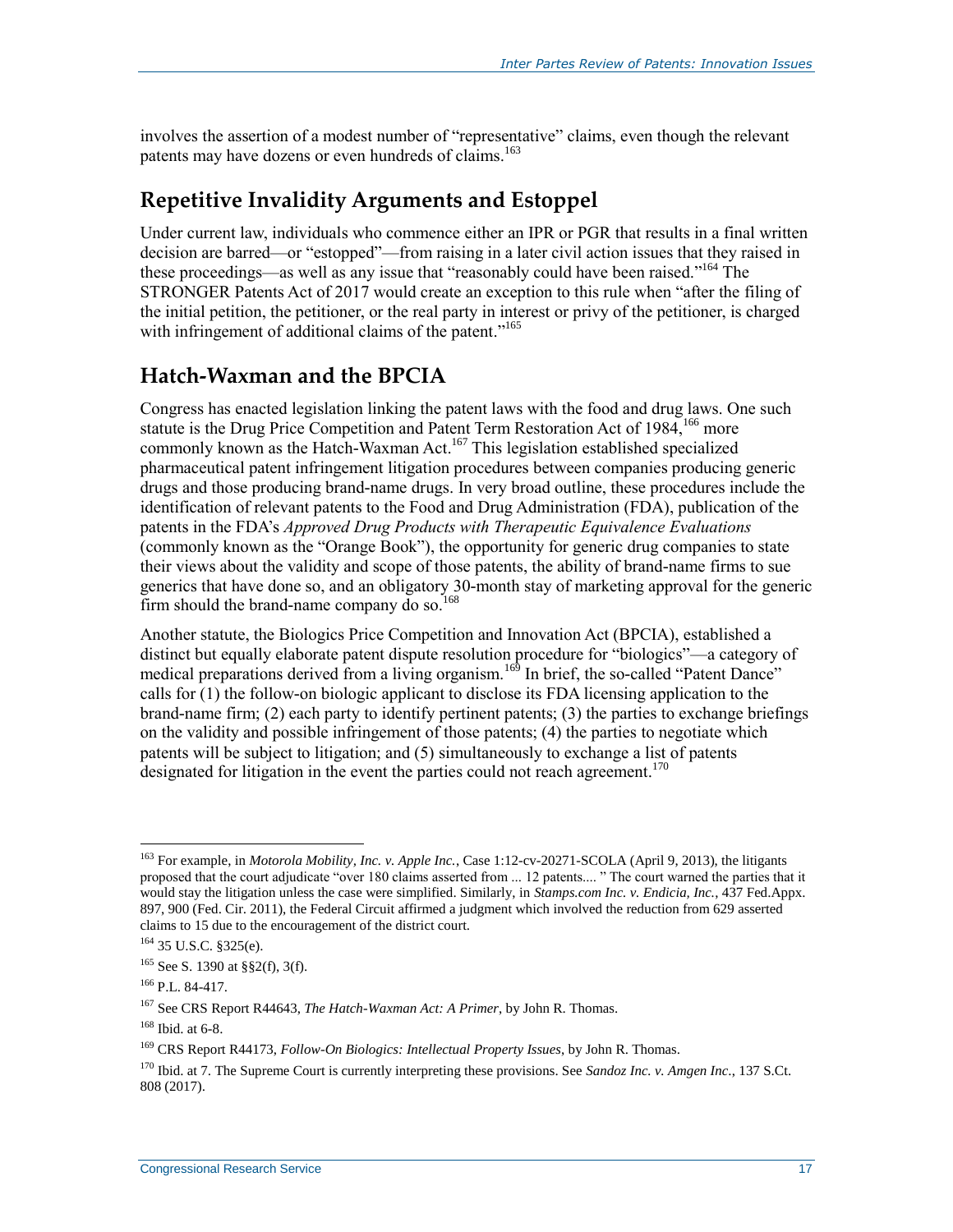Some commentators believe that IPRs and related proceedings present a poor fit with the Hatch-Waxman Act and BPCIA.<sup>171</sup> John Castellani of the Pharmaceutical Manufacturer's Association and James Greenwood of the Biotechnology Industry Organization have collectively asserted:

Under the Hatch-Waxman Act and the Biologics Price Competition and Innovation Act (BPCIA), Congress crafted a carefully calibrated system that ensured the continued development and introduction of new and innovative medicines and, at the same time, facilitated the timely introduction of generic and biosimilar medicines. This system has worked well for over 30 years. Because IPR challenges arise outside these carefully designed legal regimes, they threaten to disrupt the delicate balance that has served patients so well. $^{172}$ 

On the other hand, membership of the United States in the World Trade Organization (WTO) includes the obligation to ensure that "patents shall be available and patent rights enjoyable without discrimination as to the ... field of technology.... "<sup>173</sup> Exempting medical patents from IPR and related procedures may be deemed to violate this commitment.

Commentators have also encouraged the consideration of IPRs as a possible forfeiture event with respect to the regulatory exclusivity period associated with generic drugs. As originally enacted, the Hatch-Waxman Act provided prospective manufacturers of generic pharmaceuticals with a reward for challenging patents associated with a brand-name product. That reward, granted to the first generic firm to challenge a patent, consists of a 180-day exclusivity period that prevents other generic firms from entering the market.<sup>174</sup>

With the enactment of the Medicare Prescription Drug, Improvement, and Modernization Act of  $2003$  (MMA),  $175$  Congress established various "forfeiture events" that, if triggered, cause a generic firm to lose its 180-day exclusivity.<sup>176</sup> In general, a generic manufacturer can lose its exclusivity at such times that one of dates  $(1)-(2)$  and one of dates  $(3)-(5)$  comes to pass:

- (1) 75 days after the FDA finally approves the generic firm's application;
- (2) 30 months after the generic submits its application to the FDA;
- (3) 75 days after a court judgment that the challenged patent is invalid or not infringed;
- (4) 75 days after a suit over the challenged patent is settled favorably to the generic firm; or
- (5) 75 days after the challenged patent is removed from the Orange Book.<sup>177</sup>

None of the statutory forfeiture events refer to IPRs and related provisions, at the very least because enactment of the MMA preceded that of the AIA by eight years. Commentators have suggested that Congress should consider how IPRs should interact with the forfeiture events identified in the MMA. $178$ 

<sup>171</sup> See Joanna Shepherd, "Disrupting the Balance: The Conflict Between Hatch-Waxman and *Inter Partes* Review," *NYU Journal of Intellectual Property and Entertainment Law*, vol. 6 (Fall 2016), p. 14.

<sup>172</sup> Jim Greenwood and John Castellani, "Congress Must Keep Trolls Away from Medical Patents," *The Hill*, July 20, 2015, http://thehill.com/opinion/op-ed/248567-congress-must-keep-trolls-away-from-medical-patents.

<sup>173</sup> Agreement on Trade-Related Aspects of Intellectual Property, Art. 27, April 15, 1994, 33 I.L.M. 1197.

 $174$  21 U.S.C. §355(j)(5)(B)(iv).

<sup>175</sup> P.L. 108-173, 117 Stat. 2066 (2003).

 $176$  21 U.S.C. §355(j)(5)(D)(i).

<sup>177</sup> *Teva Pharmaceuticals USA, Inc. v. Sebelius*, 595 F.3d 1303, 1316 (D.C. Cir. 2010).

<sup>178</sup> See Brian T. Apel, "An Administrative Meter Maid: Using *Inter Partes* Review and Post-Grant Review to Curb (continued...)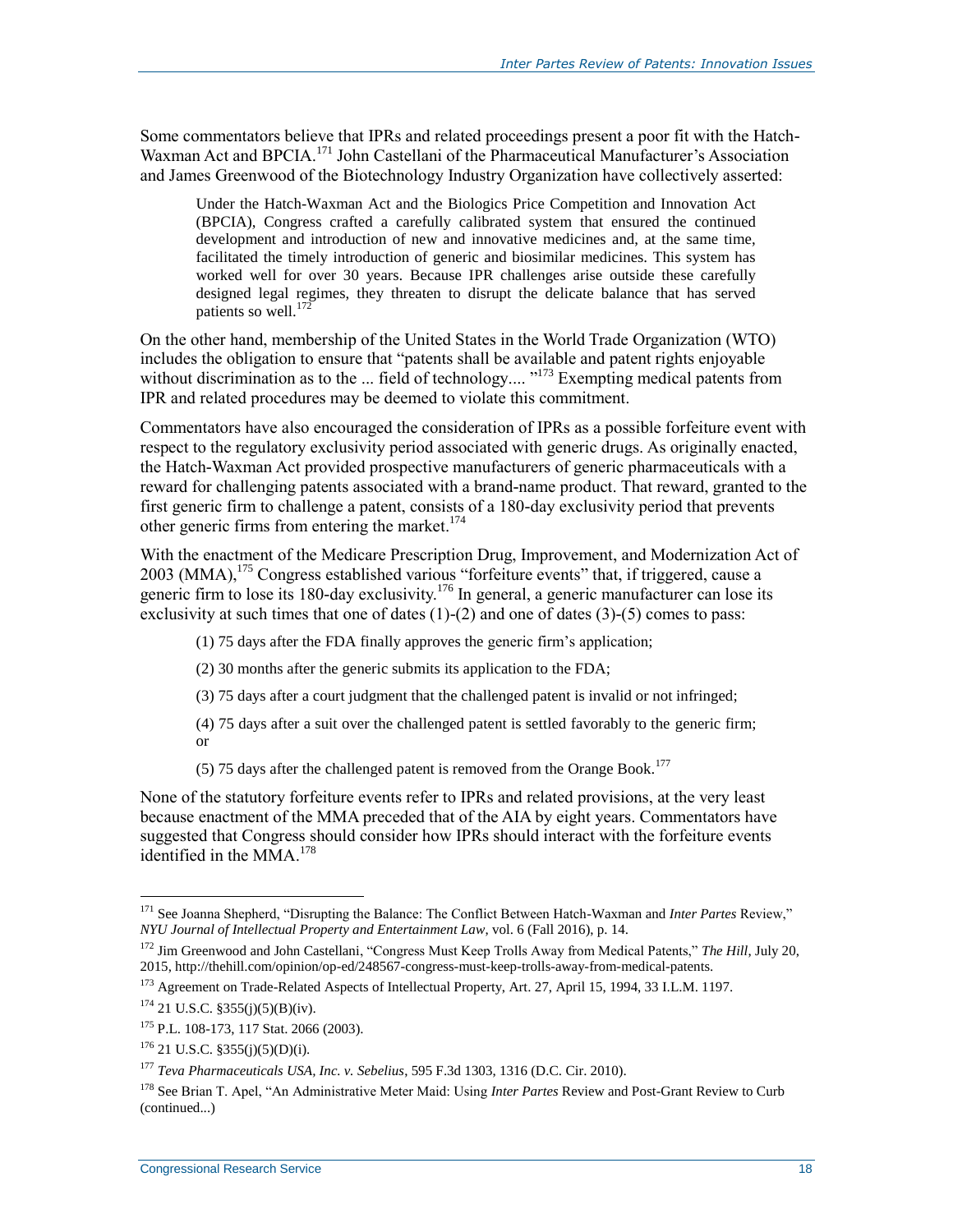# **Concluding Observations**

Patents derive their value from the rights they confer to exploit proprietary technologies. The increased focus on intellectual property in our information-based, knowledge-driven economy has arguably caused industry to raise its expectations with respect to the quality, timeliness, and efficiency of the granting of patents. As the USPTO currently employs approximately 8,000 patent examiners with varying degrees of experience, legal training, and technical education,<sup>179</sup> maintaining consistency in patent grant determinations presents a challenging task for USPTO management.

By recruiting members of the public to act as "private patent examiners," post-grant proceedings allow the USPTO to confirm its earlier determinations regarding that subset of patents that prove to be of marketplace significance.<sup>180</sup> In this respect, it should be noted that the validity of only a relatively small subset of issued patents is ever called into question. For example, one commentator estimated that about 5% of issued patents are litigated or licensed.<sup>181</sup> Post-grant proceedings may therefore direct the attention of the USPTO to those patents that industry believes to be of particular significance and arguable validity.

In addition, an administrative process for reassessing patentability determinations in a reliable, cost-effective, and timely manner could potentially allow members of the public to make commercial decisions with more certainty over the impact of patent rights. Reduction of litigation costs could also channel resources that innovative firms currently spend on defending their patent rights in the courts into further research and development.<sup>182</sup>

The perception of a high percentage of invalidity rulings at the PTAB may be due in part to the fact that, over the past decade, the Supreme Court has revisited a number of the requirements for patenting and made them more difficult to satisfy.<sup>183</sup> Patents granted under earlier, more lenient requirements remain subject to the new, more stringent standards and may therefore be invalid. This trend may also be due to petitioners, at the outset, pursuing "low-hanging fruit"<sup>184</sup>—that is to say, weak patents that have been asserted via licensing demands or litigation.

<sup>(...</sup>continued)

Exclusivity Parking Via the "Failure to Market" Provision of the Hatch-Waxman Act," *Michigan Law Review*, vol. 114 (October 2015), p. 107; Jaimin Shah, "Pulling the 'Trigger' on the Hatch-Waxman Act's 180-Day Exclusivity Using Inter Partes Review," *John Marshall Intellectual Property Law Review*, vol. 14 (2015), p. 453.

<sup>179</sup> See Michael Macagnone, "Patent Office Head Defends Examiners' Work at House Panel," *Law360*, September 13, 2016.

<sup>&</sup>lt;sup>180</sup> See John R. Thomas, "Collusion and Collective Action at the Patent Office: A Proposal for Patent Bounties," *University of Illinois Law Review*, 2001, pp. 305, 343.

<sup>181</sup> Mark A. Lemley, "Rational Ignorance at the Patent Office," *Northwestern University Law Review*, vol. 95 (Summer 2001), pp. 1495, 1507.

<sup>&</sup>lt;sup>182</sup> See John R. Thomas, "Collusion and Collective Action at the Patent Office: A Proposal for Patent Bounties," *University of Illinois Law Review*, 2001, pp. 305, 343.

<sup>183</sup> See, e.g., *Nautilus, Inc. v. Biosig Instruments, Inc.*, 134 S.Ct. 2120 (2014) (claim definiteness); *Alice Corp. v. CLS Bank Int'l*, 134 S.Ct. 2347 (2014) (patent eligibility of software and business methods); *Association for Molecular Pathology v. Myriad Genetics, Inc.*, 133 S.Ct. 2107 (2013) (patent eligibility of naturally derived substances); *KSR Int'l Inc. v. Teleflex Inc.*, 550 U.S. 398 (2007).

<sup>184</sup> Stacy Lewis and Tom Irving, "Very Few Appreciated Just How Bad AIA Inter Partes Reviews (IPRs) Would Be for Patent Owners, Although IPR Denials Have Been, for Patent Owners, a Glimmer of Hope," *Buffalo Intellecutal Property Law Journal*, vol. 11 (2015), pp. 28, 38.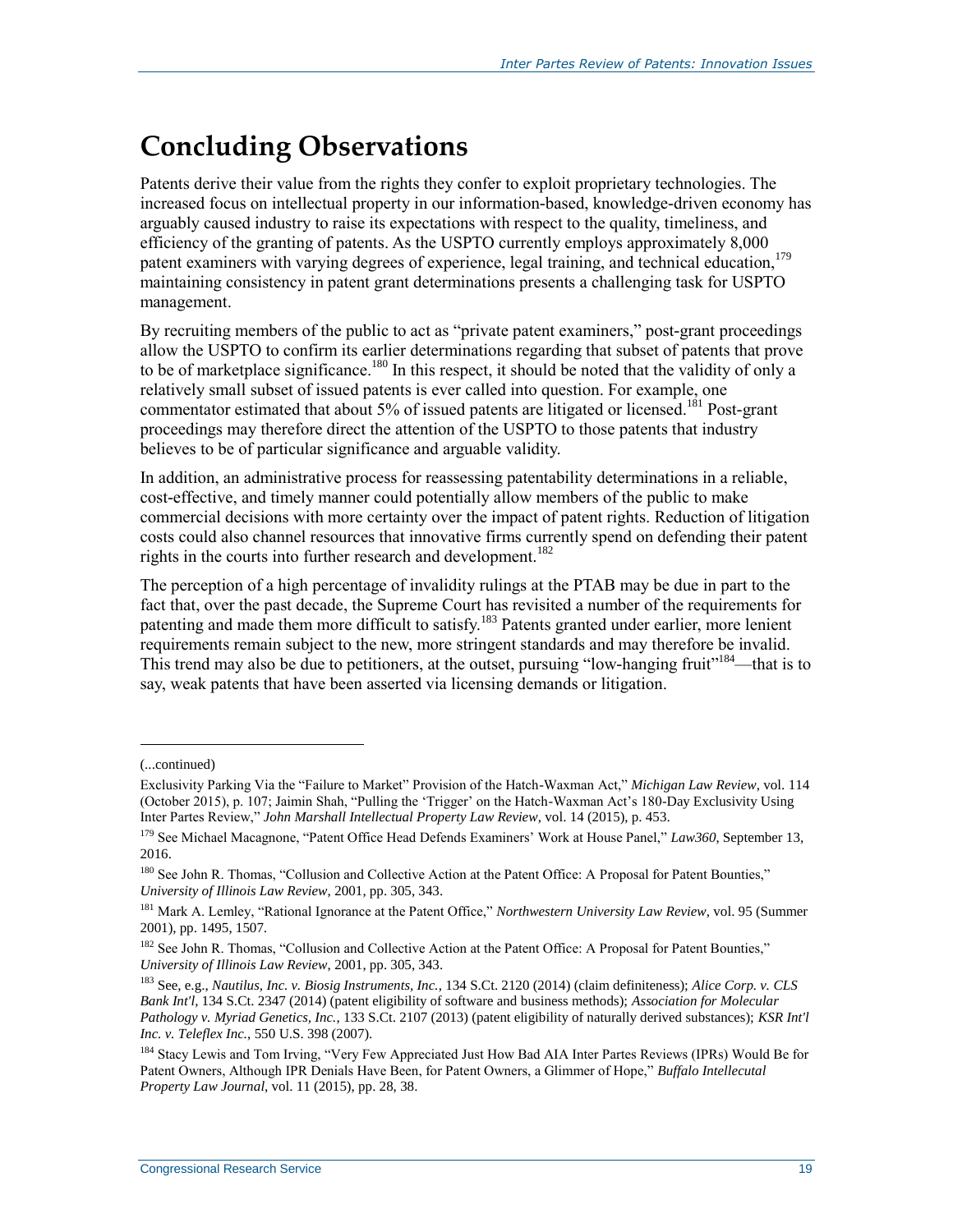Another reason for the perception of a high invalidation percentage is that "petitioners are choosing which patents to challenge fairly well." <sup>185</sup> Although IPRs are significantly less expensive than litigation, they remain a costly venture. The average cost for one party to participate in an IPR has been estimated at approximately \$200,000.<sup>186</sup> Indeed, the cost of challenging an issued patent from the USPTO is usually much greater than the cost of obtaining one in the first place.<sup>187</sup> Further, the possible penalty of a loss—being barred from challenging the validity of the claims in the future—could prove consequential.<sup>188</sup> Most petitioners may therefore be cautious and selective in choosing patents to challenge via an IPR.

Commentators have also lauded the PTAB for its expertise and thoroughness. Each PTAB member is an experienced patent practitioner.<sup>189</sup> Further, the USPTO attempts to have at least one Administrative Patent Judge on the panel with relevant technical expertise. In contrast, most federal district judges and jurors have not received a technical patent-related education and possess little, if any, experience in the patent law. As explained by one practitioner, if "you read PTAB decisions in IPRs, you'll find that they're typically very thorough and well-reasoned, much better reasoned than district court opinions."<sup>190</sup>

On the other hand, critics of IPRs assert that "Congress erected a heavily slanted administrative regime that invalidates patents by design, even when those same patents would be upheld by district court."<sup>191</sup> These features reportedly include a more capacious claim construction, which renders patents more susceptible to a validity attack; a lower burden of proof upon the patent challenger than would be the case in district court litigation; and the absence of a jury and a "disinterested, life-appointed judge."<sup>192</sup> They also note that the one-year deadline for completing an IPR may render patent proprietors "ill-prepared for the speed of the fight," in contrast to the challenger who may "methodically prepare a petition and set up a strategy for the proceedings" in advance. 193

In addition, some patents have been subject to multiple, serial IPR petitions on different grounds of patent validity.<sup>194</sup> Some patent owners have been subject to dozens of IPR petitions since 2012.<sup>195</sup> This possibility, which increases the cost and length of participation, may be exacerbated because current law permits one individual to file multiple IPR petitions against a single patent.<sup>196</sup>

<sup>185</sup> Matt Levy, *Death to All Patents? Really? Why Inter Partes Review Shouldn't Be Controversial*, November 6, 2015, http://www.ipwatchdog.com/2015/11/06/death-to-all-patents-inter-partes-review/id=62935/.

<sup>186</sup> See Aashish Kapadia, "Inter Partes Review: A New Paradigm in Patent Litigation," *Texas Intellectual Property Law Journal*, vol. 23 (2015), pp. 113, 133.

<sup>187</sup> See Gene Quinn, *The Cost of Obtaining a Patent in the US*, April 4, 2015, http://www.ipwatchdog.com/2015/04/04/ the-cost-of-obtaining-a-patent-in-the-us/id=56485/.

<sup>188</sup> 35 U.S.C. §315(b).

<sup>189</sup> Michael Wagner, "An Introduction to Administrative Patent Judges at the Patent Trial and Appeal Board," *Federal Lawyer*, vol. 62 (May 2015), p. 36.

<sup>190</sup> See Levy, *supra.*

<sup>191</sup> Robert N. Schmidt and J. Carl Cecere, *MCM Portfolio, LLC v. Hewlett-Packard Co.*, Brief of Amici Curiae Gary Lauder et al. Before the Supreme Court of the United States, May 31, 2016, p. 4, http://www.scotusblog.com/wpcontent/uploads/2016/06/15-1330-Revised-Amici-Brief-G-Lauder-and-inventors-1.pdf.  $192$  Ibid.

<sup>193</sup> Rob Sterne and Gene Quinn, *PTAB Death Squads: Are All Commercially Viable Patents Invalid?*, March 24, 2014, http://www.scotusblog.com/wp-content/uploads/2016/06/15-1330-Revised-Amici-Brief-G-Lauder-and-inventors-1.pdf.

<sup>194</sup> Judge Paul Michel, *Torpedoing Patent Rights*, July 10, 2011, http://www.ipwatchdog.com/2011/07/10/torpedoingpatent-rights/id=18022/.

<sup>195</sup> See Pedram Sameni, *Top 10 Patent Owners in IPR Petitions*, March 1, 2017, https://www.patexia.com/feed/weekly- (continued...)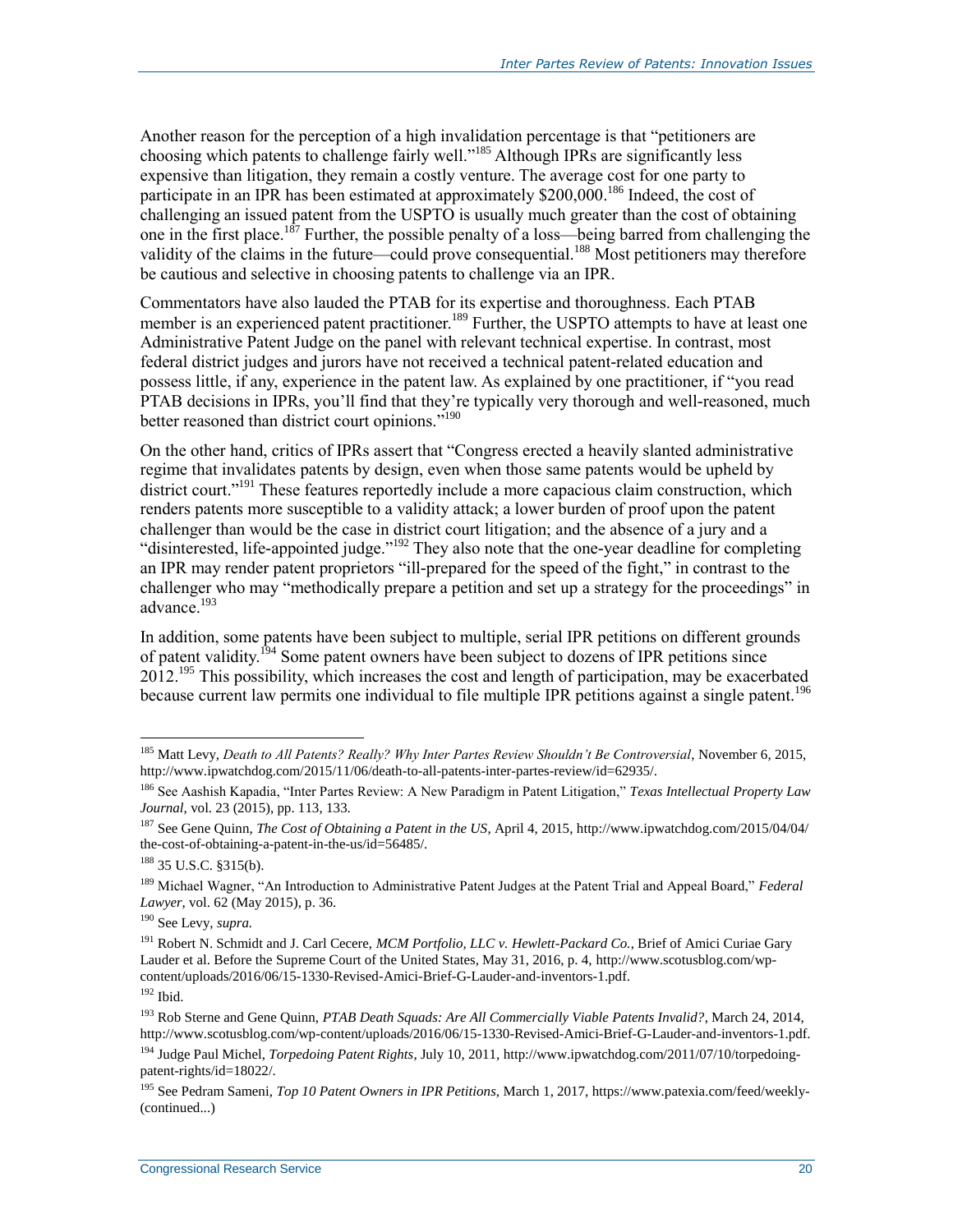Statistics with respect to IPRs also suggest that most patents in these proceedings have been subject to contemporaneous litigation. In one recent study, three legal academics recently identified each of the 24,162 patent cases filed between September 16, 2011, and June 30,  $2015.<sup>197</sup>$  As they explain:

During this time, a total of 14,218 patents were either challenged in an IPR or CBM petition, asserted in litigation, or both. A subset of 13,557 patents [was] involved in litigation alone; 298 patents were involved in a USPTO proceeding alone; and 1,968 patents were involved in both. Accordingly, about 12.7% of litigated patents are also being challenged in the PTAB, and about 86.8% of IPR- or CBM-challenged patents are also being litigated in the federal courts.<sup>198</sup>

These statistics suggest that "PTAB-only cases are relatively rare.... "<sup>199</sup> One could infer from this account that rather than serving as a low-cost litigation substitute, IPRs now form an additional, parallel track that potentially increases the expense and complexity of patent enforcement.<sup>200</sup>

Other observers have discerned that the PTAB grants few motions to amend claims; indeed, some assert that despite "the statutory approval of amending claims in IPRs, in reality, Patent Owners' ability to amend claims has been virtually nonexistent so far.<sup> $201$ </sup> The relatively tight statutory deadlines to complete an IPR, as well as an unexpected demand for these proceedings, have been cited as contributing to the PTAB's reluctance to allow amended claims in view of newly cited prior art.<sup>202</sup> Congress intended IPRs to improve patent quality. But, for some, IPRs appear to do so by invalidating individual patents altogether, rather than by allowing inventors to obtain appropriate claim scope in view of the prior art on a case-by-case basis. 203

Critics of IPRs further observe that, due to the absence of a standing requirement, anyone may file an IPR petition. According to some observers, experience "from only the first few years of IPR proceedings shows that they are frequently utilized by larger competitors to weaken smaller, more innovative ones, as well as by vultures seeking to extract nuisance settlements."<sup>204</sup> In addition, the "absence of a discrete set of potential petitioners" reportedly "makes it difficult for inventors and potential investors to adjust their behavior to avoid a potential IPR, as they might do to avoid litigation."<sup>205</sup>

l

<sup>202</sup> Ibid.at 197.

 $205$  Ibid. at 8.

<sup>(...</sup>continued)

chart-30-top-10-patent-owners-in-ipr-petitions-20170228.

<sup>196</sup> Courtney Dabbiere and Allison Dobson, *How Does the PTAB Evaluate Follow-On IPR Petitions?*, April 24, 2017, http://ncbarblog.com/2017/04/how-does-the-ptab-evaluate-follow-on-ipr-petitions/.

<sup>&</sup>lt;sup>197</sup> Saurabh Vishnukbhakat, Arti K. Rai, and Jay P. Kesan, "Strategic Decision Making in Dual PTAB and District Court Proceedings," *Berkeley Technology Law Journal*, vol. 31 (2016), p. 45.

<sup>198</sup> Ibid. at 69.

<sup>199</sup> Ibid. at 83.

<sup>&</sup>lt;sup>200</sup> See Jonathan Stroud, Linda Thayer, and Jeffrecy C. Totten, "Stay Awhile: The Evolving Law of District Court Stays in Light of Inter Partes Review, Post-Grant Review, and Covered Business Method Post-Grant Review," *Buffalo Intellectual Property Law Journal*, vol. 11 (2015), pp. 226, 231-232.

<sup>201</sup> Stacy Lewis and Tom Irving, "Amending Rather Than Cancelling Claims in Inter Partes Review," *Buffalo Intellectual Property Law Journal*, vol. 11 (2015), pp. 178, 196.

<sup>203</sup> See Gene Quinn, *Taking Stock of the Health of the American Patent System, a System in Crisis*, March 27, 2017, http://www.ipwatchdog.com/2017/03/27/health-american-patent-system-crisis/id=80720/.

<sup>&</sup>lt;sup>204</sup> Schmidt and Cecere, supra, p. 7.